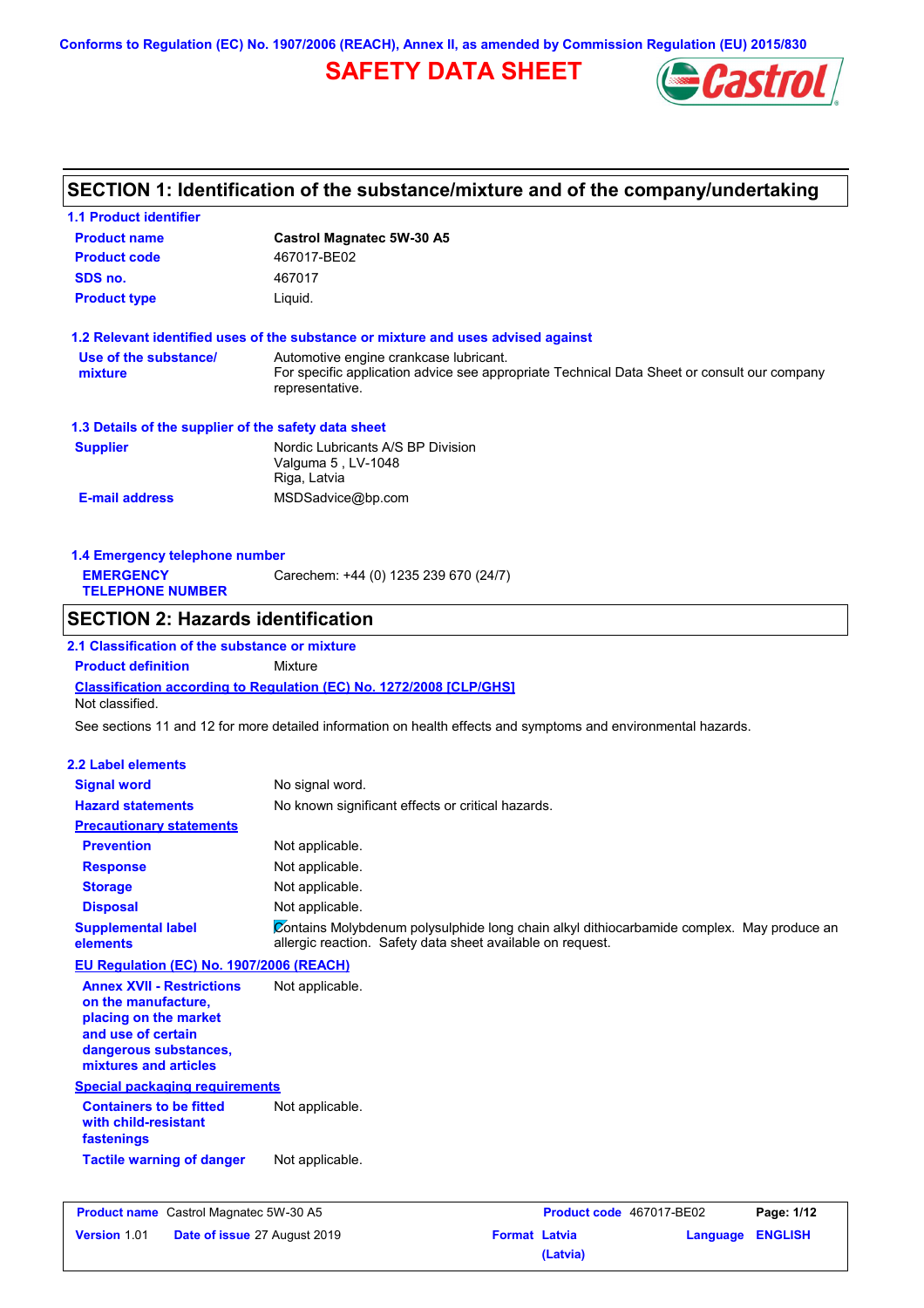# **SECTION 2: Hazards identification**

| 2.3 Other hazards                                                                                                        |                                                                                                                                                                                                                          |
|--------------------------------------------------------------------------------------------------------------------------|--------------------------------------------------------------------------------------------------------------------------------------------------------------------------------------------------------------------------|
| <b>Results of PBT and vPvB</b><br>assessment                                                                             | Product does not meet the criteria for PBT or vPvB according to Regulation (EC) No. 1907/2006.<br>Annex XIII.                                                                                                            |
| <b>Product meets the criteria</b><br>for PBT or vPvB according<br>to Regulation (EC) No.<br><b>1907/2006, Annex XIII</b> | This mixture does not contain any substances that are assessed to be a PBT or a vPvB.                                                                                                                                    |
| Other hazards which do<br>not result in classification                                                                   | Defatting to the skin.<br>USED ENGINE OILS<br>Used engine oil may contain hazardous components which have the potential to cause skin<br>cancer.<br>See Toxicological Information, section 11 of this Safety Data Sheet. |

## **SECTION 3: Composition/information on ingredients**

**3.2 Mixtures Product definition**

### Mixture

Highly refined base oil (IP 346 DMSO extract < 3%). Proprietary performance additives.

| <b>Product/ingredient</b><br>name                                       | <b>Identifiers</b>                                                                      | $\frac{9}{6}$ | <b>Regulation (EC) No.</b><br>1272/2008 [CLP] | <b>Type</b> |
|-------------------------------------------------------------------------|-----------------------------------------------------------------------------------------|---------------|-----------------------------------------------|-------------|
| Distillates (petroleum), hydrotreated<br>heavy paraffinic               | REACH #: 01-2119484627-25<br>EC: 265-157-1<br>CAS: 64742-54-7<br>Index: 649-467-00-8    | ≥50 - ≤75     | Asp. Tox. 1, H304                             | [1] [2]     |
| Distillates (petroleum), hydrotreated<br>heavy paraffinic               | REACH #: 01-2119484627-25<br>EC: 265-157-1<br>CAS: 64742-54-7<br>Index: 649-467-00-8    | ≥10 - ≤25     | Not classified.                               | $[2]$       |
| Lubricating oils (petroleum), C20-50,<br>hydrotreated neutral oil-based | REACH #: 01-2119474889-13<br>EC: 276-738-4<br>CAS: 72623-87-1<br>Index: 649-483-00-5    | 55            | Asp. Tox. 1, H304                             | [1] [2]     |
| Distillates (petroleum), solvent-<br>dewaxed heavy paraffinic           | REACH #: 01-2119471299-27 ≤5<br>EC: 265-169-7<br>CAS: 64742-65-0<br>Index: 649-474-00-6 |               | Asp. Tox. 1, H304                             | [1] [2]     |
| Distillates (petroleum), solvent-refined<br>heavy paraffinic            | REACH #: 01-2119488706-23<br>EC: 265-090-8<br>CAS: 64741-88-4<br>Index: 649-454-00-7    | -≤3           | Not classified.                               | $[2]$       |

**See Section 16 for the full text of the H statements declared above.**

#### Type

[1] Substance classified with a health or environmental hazard

[2] Substance with a workplace exposure limit

[3] Substance meets the criteria for PBT according to Regulation (EC) No. 1907/2006, Annex XIII

[4] Substance meets the criteria for vPvB according to Regulation (EC) No. 1907/2006, Annex XIII

[5] Substance of equivalent concern

[6] Additional disclosure due to company policy

Occupational exposure limits, if available, are listed in Section 8.

### **SECTION 4: First aid measures**

#### **4.1 Description of first aid measures**

| <b>Eye contact</b>  | In case of contact, immediately flush eyes with plenty of water for at least 15 minutes. Eyelids<br>should be held away from the eyeball to ensure thorough rinsing. Check for and remove any<br>contact lenses. Get medical attention. |
|---------------------|-----------------------------------------------------------------------------------------------------------------------------------------------------------------------------------------------------------------------------------------|
| <b>Skin contact</b> | Wash skin thoroughly with soap and water or use recognised skin cleanser. Remove<br>contaminated clothing and shoes. Wash clothing before reuse. Clean shoes thoroughly before<br>reuse. Get medical attention if irritation develops.  |
| <b>Inhalation</b>   | If inhaled, remove to fresh air. Get medical attention if symptoms occur.                                                                                                                                                               |
| <b>Ingestion</b>    | Do not induce vomiting unless directed to do so by medical personnel. Get medical attention if<br>symptoms occur.                                                                                                                       |

| <b>Product name</b> Castrol Magnatec 5W-30 A5 |                                     |                      | <b>Product code</b> 467017-BE02 |                  |
|-----------------------------------------------|-------------------------------------|----------------------|---------------------------------|------------------|
| <b>Version 1.01</b>                           | <b>Date of issue 27 August 2019</b> | <b>Format Latvia</b> |                                 | Language ENGLISH |
|                                               |                                     | (Latvia)             |                                 |                  |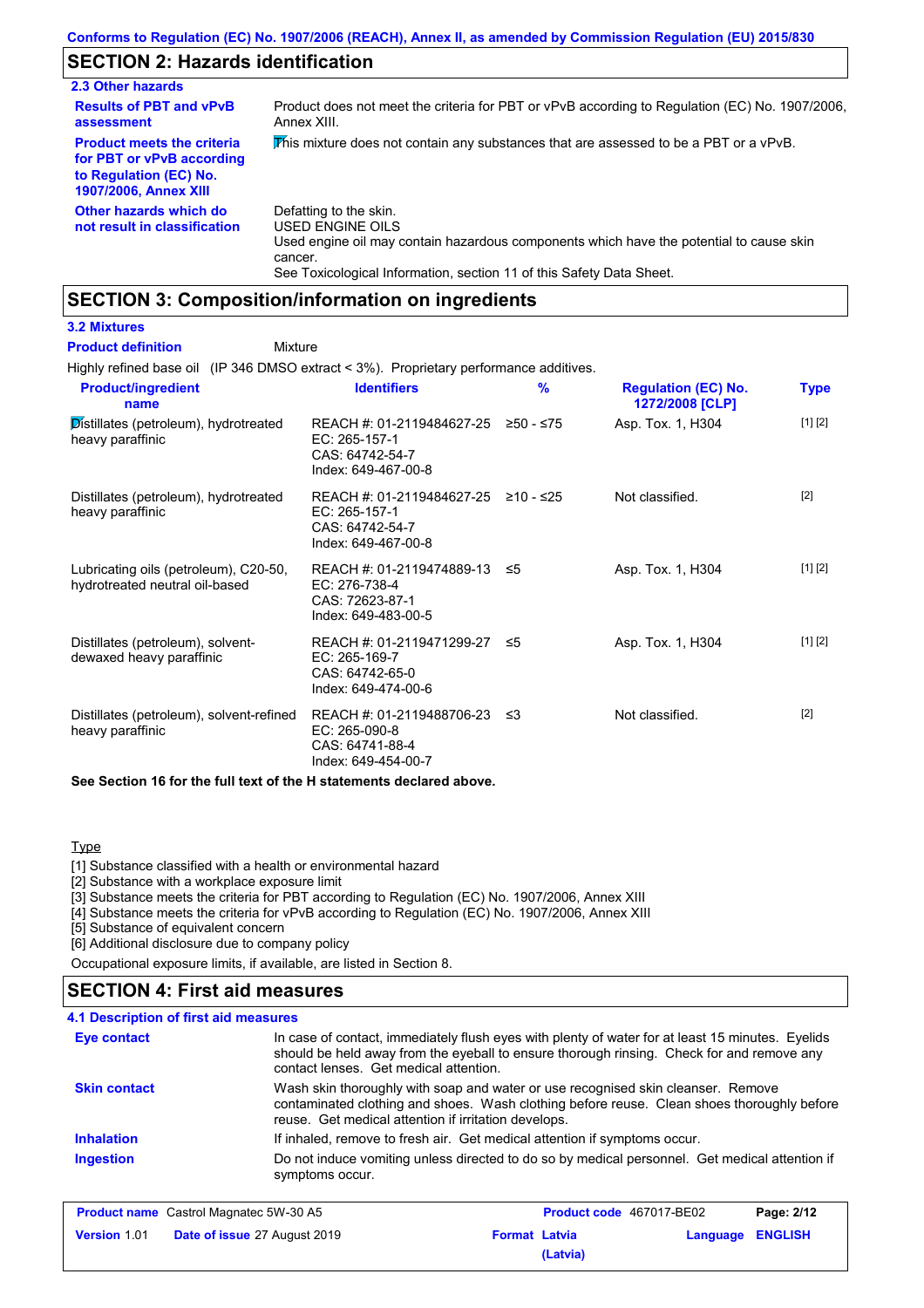|                                                           | Conforms to Regulation (EC) No. 1907/2006 (REACH), Annex II, as amended by Commission Regulation (EU) 2015/830                                                                                                                                                                                                                                                    |
|-----------------------------------------------------------|-------------------------------------------------------------------------------------------------------------------------------------------------------------------------------------------------------------------------------------------------------------------------------------------------------------------------------------------------------------------|
| <b>SECTION 4: First aid measures</b>                      |                                                                                                                                                                                                                                                                                                                                                                   |
| <b>Protection of first-aiders</b>                         | No action shall be taken involving any personal risk or without suitable training.                                                                                                                                                                                                                                                                                |
|                                                           |                                                                                                                                                                                                                                                                                                                                                                   |
|                                                           | 4.2 Most important symptoms and effects, both acute and delayed                                                                                                                                                                                                                                                                                                   |
| <b>Potential acute health effects</b>                     | See Section 11 for more detailed information on health effects and symptoms.                                                                                                                                                                                                                                                                                      |
| <b>Inhalation</b>                                         | Vapour inhalation under ambient conditions is not normally a problem due to low vapour                                                                                                                                                                                                                                                                            |
|                                                           | pressure.                                                                                                                                                                                                                                                                                                                                                         |
| <b>Ingestion</b>                                          | No known significant effects or critical hazards.                                                                                                                                                                                                                                                                                                                 |
| <b>Skin contact</b>                                       | Defatting to the skin. May cause skin dryness and irritation.                                                                                                                                                                                                                                                                                                     |
| <b>Eye contact</b>                                        | No known significant effects or critical hazards.                                                                                                                                                                                                                                                                                                                 |
|                                                           | Delayed and immediate effects as well as chronic effects from short and long-term exposure                                                                                                                                                                                                                                                                        |
| <b>Inhalation</b>                                         | Overexposure to the inhalation of airborne droplets or aerosols may cause irritation of the<br>respiratory tract.                                                                                                                                                                                                                                                 |
| <b>Ingestion</b>                                          | Ingestion of large quantities may cause nausea and diarrhoea.                                                                                                                                                                                                                                                                                                     |
| <b>Skin contact</b>                                       | Prolonged or repeated contact can defat the skin and lead to irritation and/or dermatitis.                                                                                                                                                                                                                                                                        |
| <b>Eye contact</b>                                        | Potential risk of transient stinging or redness if accidental eye contact occurs.                                                                                                                                                                                                                                                                                 |
|                                                           |                                                                                                                                                                                                                                                                                                                                                                   |
|                                                           | 4.3 Indication of any immediate medical attention and special treatment needed                                                                                                                                                                                                                                                                                    |
| <b>Notes to physician</b>                                 | Treatment should in general be symptomatic and directed to relieving any effects.                                                                                                                                                                                                                                                                                 |
| <b>SECTION 5: Firefighting measures</b>                   |                                                                                                                                                                                                                                                                                                                                                                   |
| 5.1 Extinguishing media                                   |                                                                                                                                                                                                                                                                                                                                                                   |
| <b>Suitable extinguishing</b><br>media                    | In case of fire, use foam, dry chemical or carbon dioxide extinguisher or spray.                                                                                                                                                                                                                                                                                  |
| <b>Unsuitable extinguishing</b><br>media                  | Do not use water jet. The use of a water jet may cause the fire to spread by splashing the<br>burning product.                                                                                                                                                                                                                                                    |
| 5.2 Special hazards arising from the substance or mixture |                                                                                                                                                                                                                                                                                                                                                                   |
| <b>Hazards from the</b>                                   | In a fire or if heated, a pressure increase will occur and the container may burst.                                                                                                                                                                                                                                                                               |
| substance or mixture                                      |                                                                                                                                                                                                                                                                                                                                                                   |
| <b>Hazardous combustion</b><br>products                   | Combustion products may include the following:<br>carbon oxides (CO, CO <sub>2</sub> ) (carbon monoxide, carbon dioxide)                                                                                                                                                                                                                                          |
| <b>5.3 Advice for firefighters</b>                        |                                                                                                                                                                                                                                                                                                                                                                   |
| <b>Special precautions for</b><br>fire-fighters           | No action shall be taken involving any personal risk or without suitable training. Promptly<br>isolate the scene by removing all persons from the vicinity of the incident if there is a fire.                                                                                                                                                                    |
| <b>Special protective</b><br>equipment for fire-fighters  | Fire-fighters should wear appropriate protective equipment and self-contained breathing<br>apparatus (SCBA) with a full face-piece operated in positive pressure mode. Clothing for fire-<br>fighters (including helmets, protective boots and gloves) conforming to European standard EN<br>469 will provide a basic level of protection for chemical incidents. |
| <b>SECTION 6: Accidental release measures</b>             |                                                                                                                                                                                                                                                                                                                                                                   |
|                                                           | 6.1 Personal precautions, protective equipment and emergency procedures                                                                                                                                                                                                                                                                                           |
| For non-emergency<br>personnel                            | No action shall be taken involving any personal risk or without suitable training. Evacuate<br>surrounding areas. Keep unnecessary and unprotected personnel from entering. Do not touch<br>or walk through spilt material. Floors may be slippery; use care to avoid falling. Put on<br>appropriate personal protective equipment.                               |
| For emergency responders                                  | If specialised clothing is required to deal with the spillage, take note of any information in<br>Section 8 on suitable and unsuitable materials. See also the information in "For non-<br>emergency personnel".                                                                                                                                                  |
| <b>6.2 Environmental</b><br>precautions                   | Avoid dispersal of spilt material and runoff and contact with soil, waterways, drains and sewers.<br>Inform the relevant authorities if the product has caused environmental pollution (sewers,<br>waterways, soil or air).                                                                                                                                       |
| 6.3 Methods and material for containment and cleaning up  |                                                                                                                                                                                                                                                                                                                                                                   |
| <b>Small spill</b>                                        | Stop leak if without risk. Move containers from spill area. Absorb with an inert material and<br>place in an appropriate waste disposal container. Dispose of via a licensed waste disposal<br>contractor.                                                                                                                                                        |

| <b>Product name</b> Castrol Magnatec 5W-30 A5 |                                     | <b>Product code</b> 467017-BE02 |          | Page: 3/12       |  |
|-----------------------------------------------|-------------------------------------|---------------------------------|----------|------------------|--|
| <b>Version 1.01</b>                           | <b>Date of issue 27 August 2019</b> | <b>Format Latvia</b>            |          | Language ENGLISH |  |
|                                               |                                     |                                 | (Latvia) |                  |  |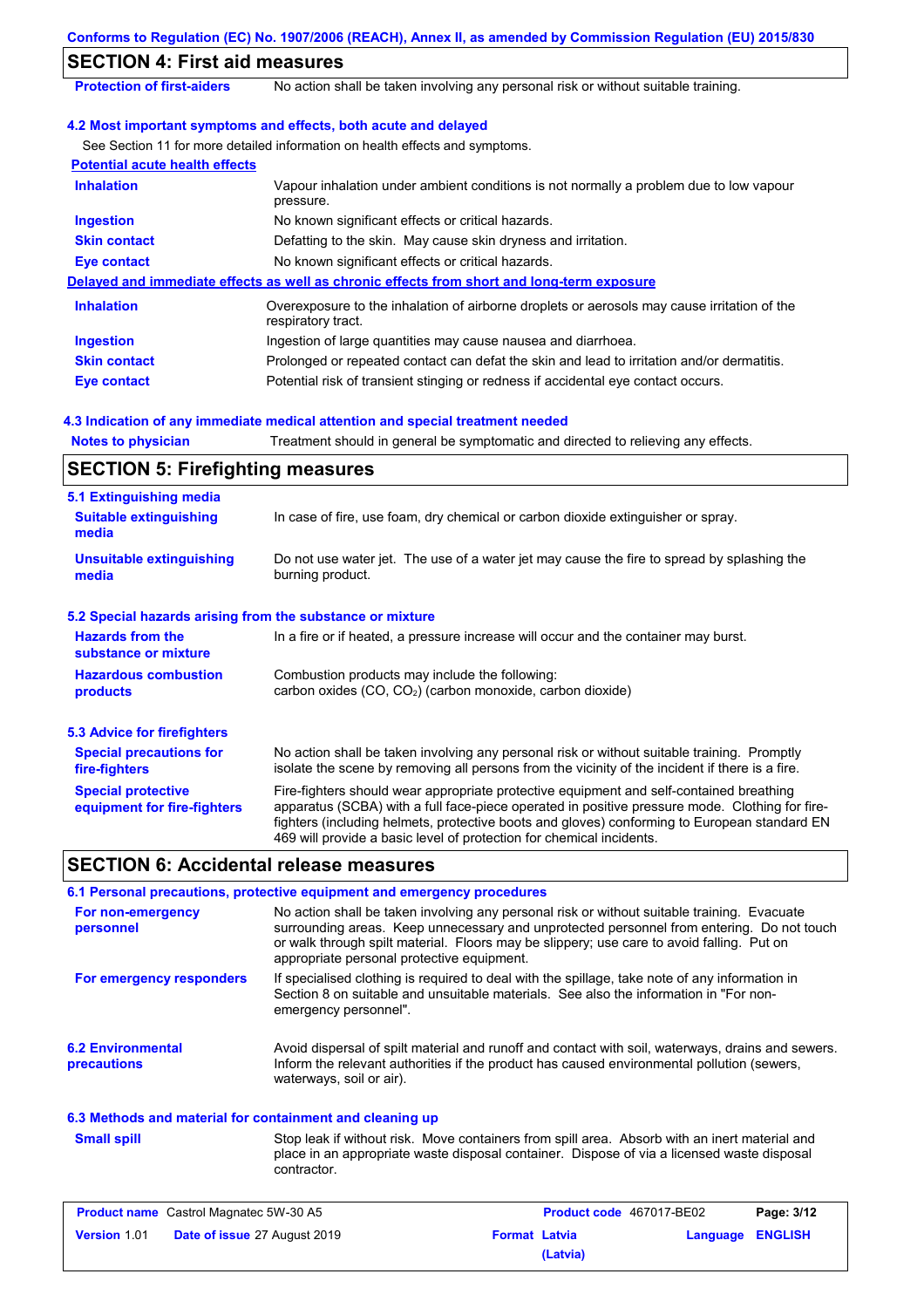### **SECTION 6: Accidental release measures**

| Large spill                               | Stop leak if without risk. Move containers from spill area. Prevent entry into sewers, water<br>courses, basements or confined areas. Contain and collect spillage with non-combustible,<br>absorbent material e.g. sand, earth, vermiculite or diatomaceous earth and place in container<br>for disposal according to local regulations. Dispose of via a licensed waste disposal contractor. |
|-------------------------------------------|------------------------------------------------------------------------------------------------------------------------------------------------------------------------------------------------------------------------------------------------------------------------------------------------------------------------------------------------------------------------------------------------|
| 6.4 Reference to other<br><b>sections</b> | See Section 1 for emergency contact information.<br>See Section 5 for firefighting measures.<br>See Section 8 for information on appropriate personal protective equipment.<br>See Section 12 for environmental precautions.<br>See Section 13 for additional waste treatment information.                                                                                                     |

### **SECTION 7: Handling and storage**

| 7.1 Precautions for safe handling                                                    |                                                                                                                                                                                                                                                                                                                                                                                                                                                                                          |
|--------------------------------------------------------------------------------------|------------------------------------------------------------------------------------------------------------------------------------------------------------------------------------------------------------------------------------------------------------------------------------------------------------------------------------------------------------------------------------------------------------------------------------------------------------------------------------------|
| <b>Protective measures</b>                                                           | Put on appropriate personal protective equipment.                                                                                                                                                                                                                                                                                                                                                                                                                                        |
| <b>Advice on general</b><br>occupational hygiene                                     | Eating, drinking and smoking should be prohibited in areas where this material is handled,<br>stored and processed. Wash thoroughly after handling. Remove contaminated clothing and<br>protective equipment before entering eating areas. See also Section 8 for additional<br>information on hygiene measures.                                                                                                                                                                         |
| <b>7.2 Conditions for safe</b><br>storage, including any<br><i>incompatibilities</i> | Store in accordance with local requiations. Store in a dry, cool and well-ventilated area, away<br>from incompatible materials (see Section 10). Keep away from heat and direct sunlight. Keep<br>container tightly closed and sealed until ready for use. Containers that have been opened must<br>be carefully resealed and kept upright to prevent leakage. Store and use only in equipment/<br>containers designed for use with this product. Do not store in unlabelled containers. |
| <b>Not suitable</b>                                                                  | Prolonged exposure to elevated temperature.                                                                                                                                                                                                                                                                                                                                                                                                                                              |
| 7.3 Specific end use(s)                                                              |                                                                                                                                                                                                                                                                                                                                                                                                                                                                                          |
| <b>Recommendations</b>                                                               | See section 1.2 and Exposure scenarios in annex, if applicable.                                                                                                                                                                                                                                                                                                                                                                                                                          |

### **SECTION 8: Exposure controls/personal protection**

#### **8.1 Control parameters**

**Occupational exposure limits**

| <b>Product/ingredient name</b>                                          | <b>Exposure limit values</b>                                                                                     |
|-------------------------------------------------------------------------|------------------------------------------------------------------------------------------------------------------|
| Distillates (petroleum), hydrotreated heavy paraffinic                  | Ministers Cabinet Regulations Nr.325 - AER (Latvia).<br>TWA: 5 mg/m <sup>3</sup> 8 hours. Issued/Revised: 5/2007 |
| Distillates (petroleum), hydrotreated heavy paraffinic                  | Ministers Cabinet Regulations Nr.325 - AER (Latvia).<br>TWA: 5 mg/m <sup>3</sup> 8 hours. Issued/Revised: 5/2007 |
| Lubricating oils (petroleum), C20-50, hydrotreated<br>neutral oil-based | Ministers Cabinet Regulations Nr.325 - AER (Latvia).                                                             |
|                                                                         | TWA: 5 mg/m <sup>3</sup> 8 hours. Issued/Revised: 5/2007                                                         |
| Distillates (petroleum), solvent-dewaxed heavy                          | Ministers Cabinet Regulations Nr.325 - AER (Latvia).                                                             |
| paraffinic                                                              | TWA: 5 mg/m <sup>3</sup> 8 hours. Issued/Revised: 5/2007                                                         |
| Distillates (petroleum), solvent-refined heavy                          | Ministers Cabinet Regulations Nr.325 - AER (Latvia).                                                             |
| paraffinic                                                              | TWA: 5 mg/m <sup>3</sup> 8 hours. Issued/Revised: 5/2007                                                         |

Whilst specific OELs for certain components may be shown in this section, other components may be present in any mist, vapour or dust produced. Therefore, the specific OELs may not be applicable to the product as a whole and are provided for guidance only.

**Recommended monitoring procedures** If this product contains ingredients with exposure limits, personal, workplace atmosphere or biological monitoring may be required to determine the effectiveness of the ventilation or other control measures and/or the necessity to use respiratory protective equipment. Reference should be made to monitoring standards, such as the following: European Standard EN 689 (Workplace atmospheres - Guidance for the assessment of exposure by inhalation to chemical agents for comparison with limit values and measurement strategy) European Standard EN 14042 (Workplace atmospheres - Guide for the application and use of procedures for the assessment of exposure to chemical and biological agents) European Standard EN 482 (Workplace atmospheres - General requirements for the performance of procedures for the measurement of chemical agents) Reference to national guidance documents for methods for the determination of hazardous substances will also be required.

#### **Derived No Effect Level**

No DNELs/DMELs available.

| <b>Product name</b> Castrol Magnatec 5W-30 A5 |                                     | <b>Product code</b> 467017-BE02 |          | Page: 4/12       |  |
|-----------------------------------------------|-------------------------------------|---------------------------------|----------|------------------|--|
| <b>Version 1.01</b>                           | <b>Date of issue 27 August 2019</b> | <b>Format Latvia</b>            |          | Language ENGLISH |  |
|                                               |                                     |                                 | (Latvia) |                  |  |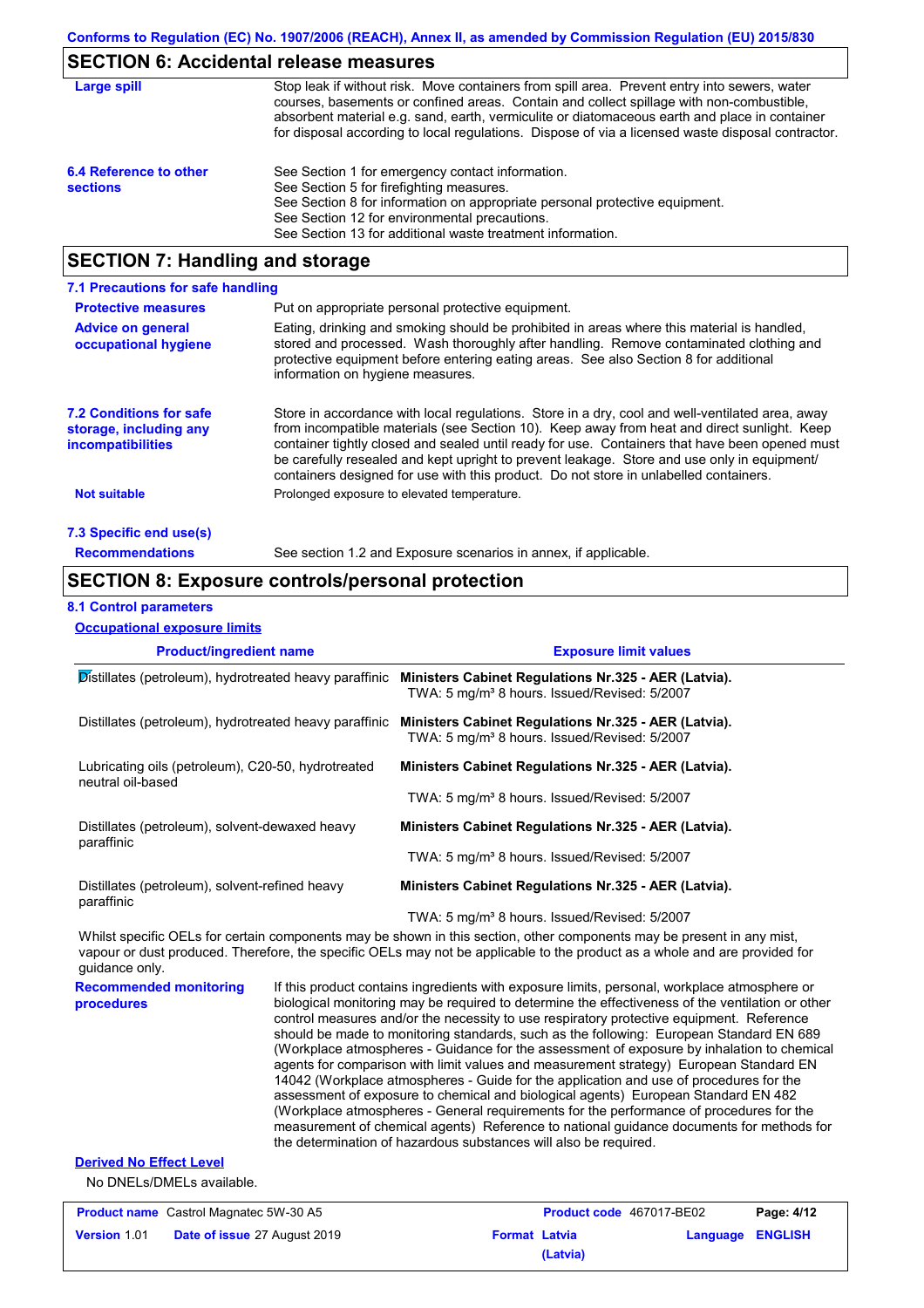# **SECTION 8: Exposure controls/personal protection**

**Predicted No Effect Concentration** No PNECs available

**Version** 1.01

| <b>8.2 Exposure controls</b>                      |                                                                                                                                                                                                                                                                                                                                                                                                                                                                                                                                                                                                                                                                                                                                                                                                                                                                                                                                                                                                         |                          |            |
|---------------------------------------------------|---------------------------------------------------------------------------------------------------------------------------------------------------------------------------------------------------------------------------------------------------------------------------------------------------------------------------------------------------------------------------------------------------------------------------------------------------------------------------------------------------------------------------------------------------------------------------------------------------------------------------------------------------------------------------------------------------------------------------------------------------------------------------------------------------------------------------------------------------------------------------------------------------------------------------------------------------------------------------------------------------------|--------------------------|------------|
| <b>Appropriate engineering</b><br><b>controls</b> | Provide exhaust ventilation or other engineering controls to keep the relevant airborne<br>concentrations below their respective occupational exposure limits.<br>All activities involving chemicals should be assessed for their risks to health, to ensure<br>exposures are adequately controlled. Personal protective equipment should only be considered<br>after other forms of control measures (e.g. engineering controls) have been suitably evaluated.<br>Personal protective equipment should conform to appropriate standards, be suitable for use, be<br>kept in good condition and properly maintained.<br>Your supplier of personal protective equipment should be consulted for advice on selection and<br>appropriate standards. For further information contact your national organisation for standards.<br>The final choice of protective equipment will depend upon a risk assessment. It is important to<br>ensure that all items of personal protective equipment are compatible. |                          |            |
| <b>Individual protection measures</b>             |                                                                                                                                                                                                                                                                                                                                                                                                                                                                                                                                                                                                                                                                                                                                                                                                                                                                                                                                                                                                         |                          |            |
| <b>Hygiene measures</b>                           | Wash hands, forearms and face thoroughly after handling chemical products, before eating,<br>smoking and using the lavatory and at the end of the working period. Ensure that eyewash<br>stations and safety showers are close to the workstation location.                                                                                                                                                                                                                                                                                                                                                                                                                                                                                                                                                                                                                                                                                                                                             |                          |            |
| <b>Respiratory protection</b>                     | In case of insufficient ventilation, wear suitable respiratory equipment.<br>The correct choice of respiratory protection depends upon the chemicals being handled, the<br>conditions of work and use, and the condition of the respiratory equipment. Safety procedures<br>should be developed for each intended application. Respiratory protection equipment should<br>therefore be chosen in consultation with the supplier/manufacturer and with a full assessment<br>of the working conditions.                                                                                                                                                                                                                                                                                                                                                                                                                                                                                                   |                          |            |
| <b>Eye/face protection</b>                        | Safety glasses with side shields.                                                                                                                                                                                                                                                                                                                                                                                                                                                                                                                                                                                                                                                                                                                                                                                                                                                                                                                                                                       |                          |            |
| <b>Skin protection</b>                            |                                                                                                                                                                                                                                                                                                                                                                                                                                                                                                                                                                                                                                                                                                                                                                                                                                                                                                                                                                                                         |                          |            |
| <b>Hand protection</b>                            | <b>General Information:</b>                                                                                                                                                                                                                                                                                                                                                                                                                                                                                                                                                                                                                                                                                                                                                                                                                                                                                                                                                                             |                          |            |
|                                                   | Because specific work environments and material handling practices vary, safety procedures<br>should be developed for each intended application. The correct choice of protective gloves<br>depends upon the chemicals being handled, and the conditions of work and use. Most gloves<br>provide protection for only a limited time before they must be discarded and replaced (even the<br>best chemically resistant gloves will break down after repeated chemical exposures).                                                                                                                                                                                                                                                                                                                                                                                                                                                                                                                        |                          |            |
|                                                   | Gloves should be chosen in consultation with the supplier / manufacturer and taking account of<br>a full assessment of the working conditions.                                                                                                                                                                                                                                                                                                                                                                                                                                                                                                                                                                                                                                                                                                                                                                                                                                                          |                          |            |
|                                                   | Recommended: Nitrile gloves.<br><b>Breakthrough time:</b>                                                                                                                                                                                                                                                                                                                                                                                                                                                                                                                                                                                                                                                                                                                                                                                                                                                                                                                                               |                          |            |
|                                                   | Breakthrough time data are generated by glove manufacturers under laboratory test conditions<br>and represent how long a glove can be expected to provide effective permeation resistance. It<br>is important when following breakthrough time recommendations that actual workplace<br>conditions are taken into account. Always consult with your glove supplier for up-to-date<br>technical information on breakthrough times for the recommended glove type.<br>Our recommendations on the selection of gloves are as follows:                                                                                                                                                                                                                                                                                                                                                                                                                                                                      |                          |            |
|                                                   | Continuous contact:                                                                                                                                                                                                                                                                                                                                                                                                                                                                                                                                                                                                                                                                                                                                                                                                                                                                                                                                                                                     |                          |            |
|                                                   | Gloves with a minimum breakthrough time of 240 minutes, or >480 minutes if suitable gloves<br>can be obtained.                                                                                                                                                                                                                                                                                                                                                                                                                                                                                                                                                                                                                                                                                                                                                                                                                                                                                          |                          |            |
|                                                   | If suitable gloves are not available to offer that level of protection, gloves with shorter<br>breakthrough times may be acceptable as long as appropriate glove maintenance and<br>replacement regimes are determined and adhered to.                                                                                                                                                                                                                                                                                                                                                                                                                                                                                                                                                                                                                                                                                                                                                                  |                          |            |
|                                                   | Short-term / splash protection:                                                                                                                                                                                                                                                                                                                                                                                                                                                                                                                                                                                                                                                                                                                                                                                                                                                                                                                                                                         |                          |            |
|                                                   | Recommended breakthrough times as above.<br>It is recognised that for short-term, transient exposures, gloves with shorter breakthrough times<br>may commonly be used. Therefore, appropriate maintenance and replacement regimes must<br>be determined and rigorously followed.                                                                                                                                                                                                                                                                                                                                                                                                                                                                                                                                                                                                                                                                                                                        |                          |            |
|                                                   | <b>Glove Thickness:</b>                                                                                                                                                                                                                                                                                                                                                                                                                                                                                                                                                                                                                                                                                                                                                                                                                                                                                                                                                                                 |                          |            |
|                                                   | For general applications, we recommend gloves with a thickness typically greater than 0.35 mm.                                                                                                                                                                                                                                                                                                                                                                                                                                                                                                                                                                                                                                                                                                                                                                                                                                                                                                          |                          |            |
|                                                   | It should be emphasised that glove thickness is not necessarily a good predictor of glove                                                                                                                                                                                                                                                                                                                                                                                                                                                                                                                                                                                                                                                                                                                                                                                                                                                                                                               |                          |            |
| <b>Product name</b> Castrol Magnatec 5W-30 A5     |                                                                                                                                                                                                                                                                                                                                                                                                                                                                                                                                                                                                                                                                                                                                                                                                                                                                                                                                                                                                         | Product code 467017-BE02 | Page: 5/12 |

**Date of issue** 27 August 2019 **Format Latvia Language ENGLISH**

**(Latvia)**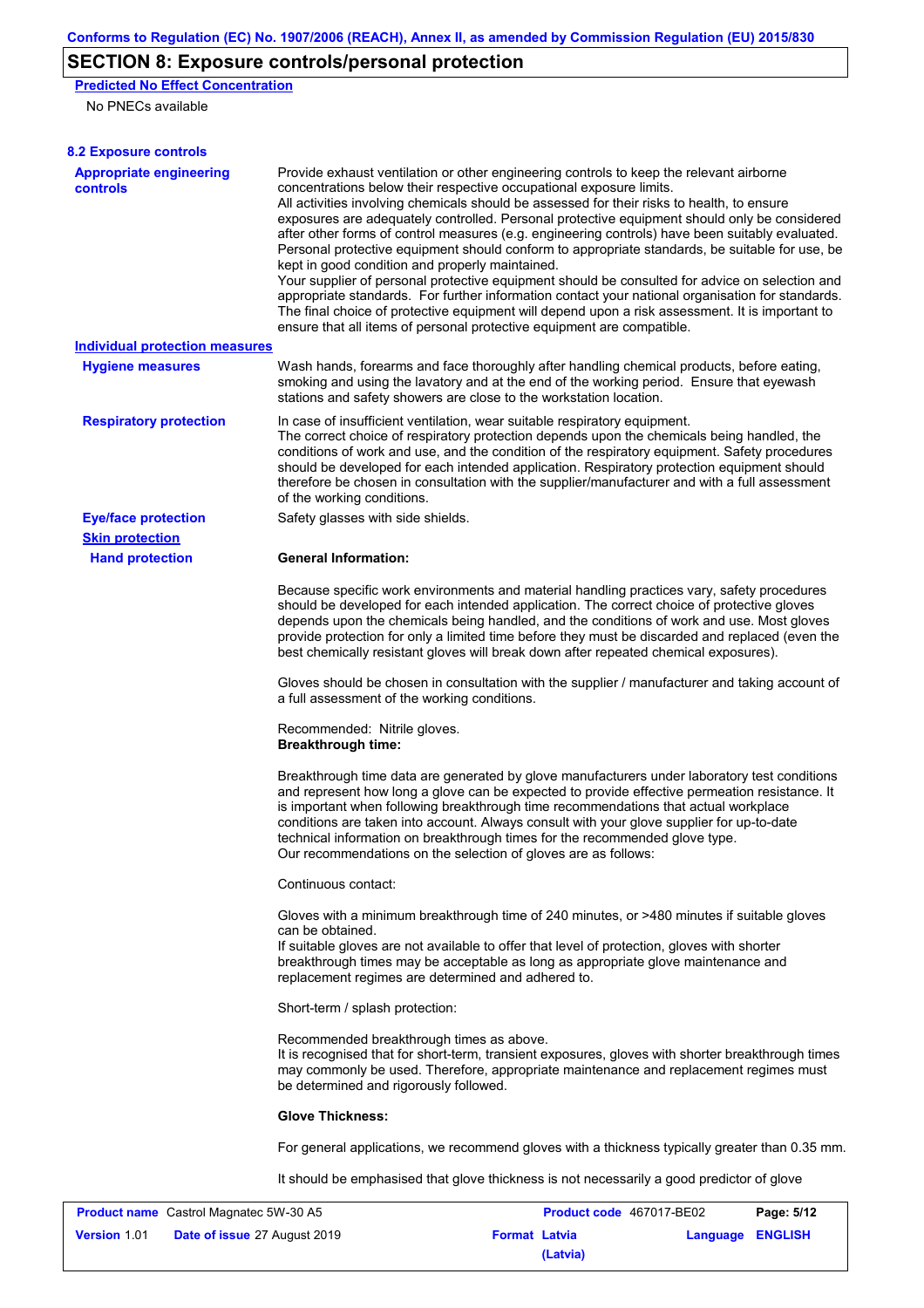# **SECTION 8: Exposure controls/personal protection**

|                                                  | resistance to a specific chemical, as the permeation efficiency of the glove will be dependent<br>on the exact composition of the glove material. Therefore, glove selection should also be based<br>on consideration of the task requirements and knowledge of breakthrough times.<br>Glove thickness may also vary depending on the glove manufacturer, the glove type and the<br>glove model. Therefore, the manufacturers' technical data should always be taken into account<br>to ensure selection of the most appropriate glove for the task.                                                                                                                                  |
|--------------------------------------------------|---------------------------------------------------------------------------------------------------------------------------------------------------------------------------------------------------------------------------------------------------------------------------------------------------------------------------------------------------------------------------------------------------------------------------------------------------------------------------------------------------------------------------------------------------------------------------------------------------------------------------------------------------------------------------------------|
|                                                  | Note: Depending on the activity being conducted, gloves of varying thickness may be required<br>for specific tasks. For example:                                                                                                                                                                                                                                                                                                                                                                                                                                                                                                                                                      |
|                                                  | • Thinner gloves (down to 0.1 mm or less) may be required where a high degree of manual<br>dexterity is needed. However, these gloves are only likely to give short duration protection and<br>would normally be just for single use applications, then disposed of.                                                                                                                                                                                                                                                                                                                                                                                                                  |
|                                                  | • Thicker gloves (up to 3 mm or more) may be required where there is a mechanical (as well<br>as a chemical) risk i.e. where there is abrasion or puncture potential.                                                                                                                                                                                                                                                                                                                                                                                                                                                                                                                 |
| <b>Skin and body</b>                             | Use of protective clothing is good industrial practice.<br>Personal protective equipment for the body should be selected based on the task being<br>performed and the risks involved and should be approved by a specialist before handling this<br>product.<br>Cotton or polyester/cotton overalls will only provide protection against light superficial<br>contamination that will not soak through to the skin. Overalls should be laundered on a regular<br>basis. When the risk of skin exposure is high (e.g. when cleaning up spillages or if there is a<br>risk of splashing) then chemical resistant aprons and/or impervious chemical suits and boots<br>will be required. |
| <b>Refer to standards:</b>                       | Respiratory protection: EN 529<br>Gloves: EN 420, EN 374<br>Eye protection: EN 166<br>Filtering half-mask: EN 149<br>Filtering half-mask with valve: EN 405<br>Half-mask: EN 140 plus filter<br>Full-face mask: EN 136 plus filter<br>Particulate filters: EN 143<br>Gas/combined filters: EN 14387                                                                                                                                                                                                                                                                                                                                                                                   |
| <b>Environmental exposure</b><br><b>controls</b> | Emissions from ventilation or work process equipment should be checked to ensure they<br>comply with the requirements of environmental protection legislation. In some cases, fume<br>scrubbers, filters or engineering modifications to the process equipment will be necessary to<br>reduce emissions to acceptable levels.                                                                                                                                                                                                                                                                                                                                                         |

# **SECTION 9: Physical and chemical properties**

| 9.1 Information on basic physical and chemical properties |                                                                                         |
|-----------------------------------------------------------|-----------------------------------------------------------------------------------------|
| <b>Appearance</b>                                         |                                                                                         |
| <b>Physical state</b>                                     | Liquid.                                                                                 |
| <b>Colour</b>                                             | Amber. [Light]                                                                          |
| <b>Odour</b>                                              | Not available.                                                                          |
| <b>Odour threshold</b>                                    | Not available.                                                                          |
| рH                                                        | Not available.                                                                          |
| <b>Melting point/freezing point</b>                       | Not available.                                                                          |
| Initial boiling point and boiling<br>range                | Not available.                                                                          |
| <b>Pour point</b>                                         | $-39 °C$                                                                                |
| <b>Flash point</b>                                        | Closed cup: >185°C (>365°F) [Pensky-Martens.]<br>Open cup: 212°C (413.6°F) [Cleveland.] |
| <b>Evaporation rate</b>                                   | Not available.                                                                          |
| <b>Flammability (solid, gas)</b>                          | Not available.                                                                          |
| <b>Upper/lower flammability or</b><br>explosive limits    | Not available.                                                                          |
| <b>Vapour pressure</b>                                    | Not available.                                                                          |
| <b>Vapour density</b>                                     | Not available.                                                                          |
| <b>Relative density</b>                                   | Not available.                                                                          |
| <b>Density</b>                                            | $<$ 1000 kg/m <sup>3</sup> (<1 g/cm <sup>3</sup> ) at 15 <sup>°</sup> C                 |
| <b>Solubility(ies)</b>                                    | insoluble in water.                                                                     |

| <b>Product name</b> Castrol Magnatec 5W-30 A5 |                                     |                      | <b>Product code</b> 467017-BE02 |                         | Page: 6/12 |
|-----------------------------------------------|-------------------------------------|----------------------|---------------------------------|-------------------------|------------|
| <b>Version 1.01</b>                           | <b>Date of issue 27 August 2019</b> | <b>Format Latvia</b> |                                 | <b>Language ENGLISH</b> |            |
|                                               |                                     |                      | (Latvia)                        |                         |            |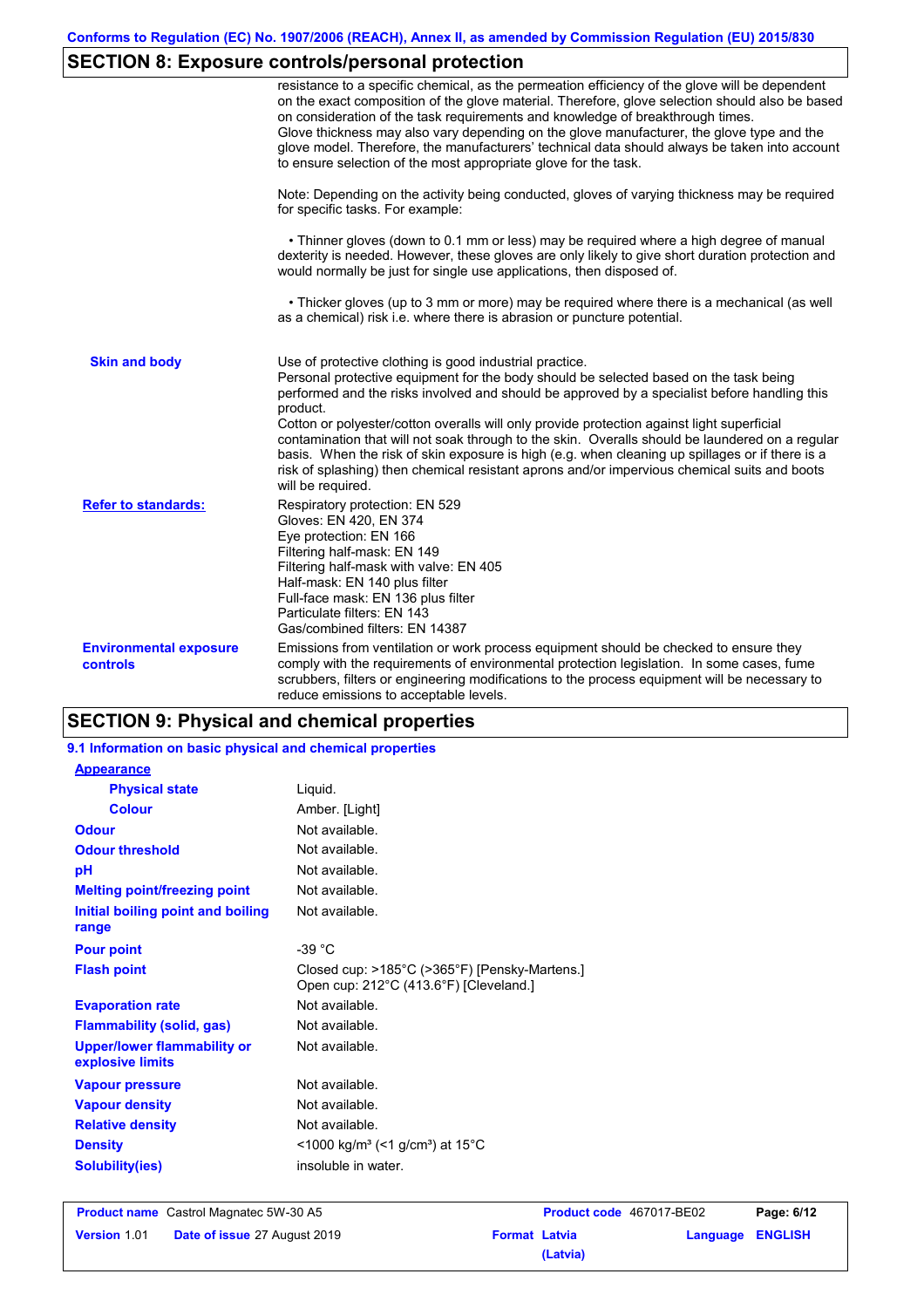# **SECTION 9: Physical and chemical properties**

| <b>Partition coefficient: n-octanol/</b><br>water | Not available.                                                                                                                            |
|---------------------------------------------------|-------------------------------------------------------------------------------------------------------------------------------------------|
| <b>Auto-ignition temperature</b>                  | Not available.                                                                                                                            |
| <b>Decomposition temperature</b>                  | Not available.                                                                                                                            |
| <b>Viscosity</b>                                  | Kinematic: 53.5 mm <sup>2</sup> /s (53.5 cSt) at 40 $^{\circ}$ C<br>Kinematic: 9.5 to 10.3 mm <sup>2</sup> /s (9.5 to 10.3 cSt) at 100 °C |
| <b>Explosive properties</b>                       | Not available.                                                                                                                            |
| <b>Oxidising properties</b>                       | Not available.                                                                                                                            |
|                                                   |                                                                                                                                           |

### **9.2 Other information**

No additional information.

| <b>SECTION 10: Stability and reactivity</b>       |                                                                                                                                                                         |  |
|---------------------------------------------------|-------------------------------------------------------------------------------------------------------------------------------------------------------------------------|--|
| <b>10.1 Reactivity</b>                            | No specific test data available for this product. Refer to Conditions to avoid and Incompatible<br>materials for additional information.                                |  |
| <b>10.2 Chemical stability</b>                    | The product is stable.                                                                                                                                                  |  |
| <b>10.3 Possibility of</b><br>hazardous reactions | Under normal conditions of storage and use, hazardous reactions will not occur.<br>Under normal conditions of storage and use, hazardous polymerisation will not occur. |  |
| <b>10.4 Conditions to avoid</b>                   | Avoid all possible sources of ignition (spark or flame).                                                                                                                |  |
| <b>10.5 Incompatible materials</b>                | Reactive or incompatible with the following materials: oxidising materials.                                                                                             |  |
| <b>10.6 Hazardous</b><br>decomposition products   | Under normal conditions of storage and use, hazardous decomposition products should not be<br>produced.                                                                 |  |

# **SECTION 11: Toxicological information**

| 11.1 Information on toxicological effects<br><b>Acute toxicity estimates</b> |                                                                                                                   |
|------------------------------------------------------------------------------|-------------------------------------------------------------------------------------------------------------------|
| Not available.                                                               |                                                                                                                   |
| <b>Information on likely</b><br>routes of exposure                           | Routes of entry anticipated: Dermal, Inhalation.                                                                  |
| <b>Potential acute health effects</b>                                        |                                                                                                                   |
| <b>Inhalation</b>                                                            | Vapour inhalation under ambient conditions is not normally a problem due to low vapour<br>pressure.               |
| <b>Ingestion</b>                                                             | No known significant effects or critical hazards.                                                                 |
| <b>Skin contact</b>                                                          | Defatting to the skin. May cause skin dryness and irritation.                                                     |
| <b>Eye contact</b>                                                           | No known significant effects or critical hazards.                                                                 |
|                                                                              | Symptoms related to the physical, chemical and toxicological characteristics                                      |
| <b>Inhalation</b>                                                            | No specific data.                                                                                                 |
| <b>Ingestion</b>                                                             | No specific data.                                                                                                 |
| <b>Skin contact</b>                                                          | Adverse symptoms may include the following:<br>irritation<br>dryness<br>cracking                                  |
| <b>Eye contact</b>                                                           | No specific data.                                                                                                 |
|                                                                              | Delayed and immediate effects as well as chronic effects from short and long-term exposure                        |
| <b>Inhalation</b>                                                            | Overexposure to the inhalation of airborne droplets or aerosols may cause irritation of the<br>respiratory tract. |
| <b>Ingestion</b>                                                             | Ingestion of large quantities may cause nausea and diarrhoea.                                                     |
| <b>Skin contact</b>                                                          | Prolonged or repeated contact can defat the skin and lead to irritation and/or dermatitis.                        |
| <b>Eye contact</b>                                                           | Potential risk of transient stinging or redness if accidental eye contact occurs.                                 |
| <b>Potential chronic health effects</b>                                      |                                                                                                                   |

| <b>Product name</b> Castrol Magnatec 5W-30 A5 |                                     | <b>Product code</b> 467017-BE02 |          | Page: 7/12       |  |
|-----------------------------------------------|-------------------------------------|---------------------------------|----------|------------------|--|
| <b>Version 1.01</b>                           | <b>Date of issue 27 August 2019</b> | <b>Format Latvia</b>            |          | Language ENGLISH |  |
|                                               |                                     |                                 | (Latvia) |                  |  |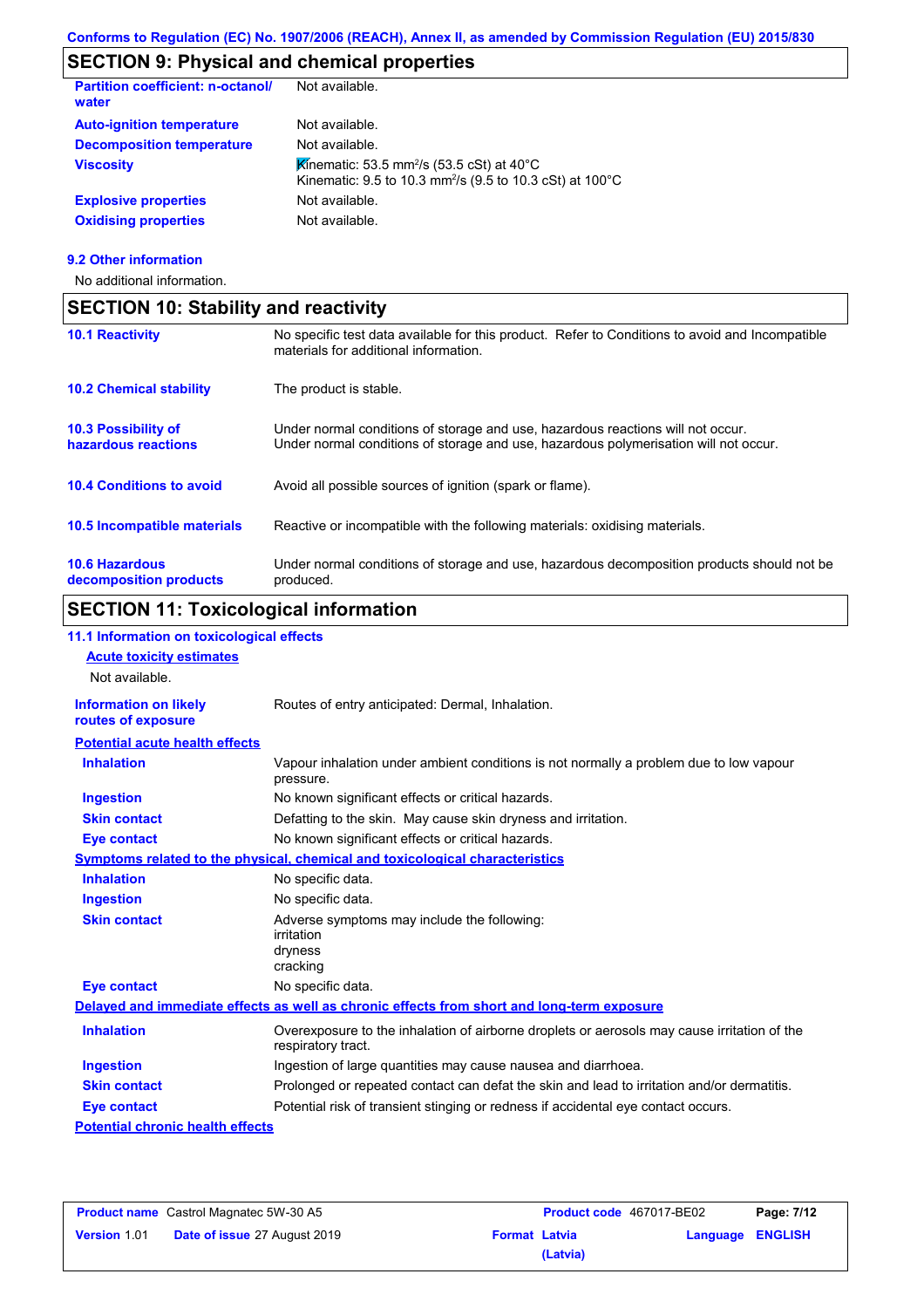# **SECTION 11: Toxicological information**

| General                      | USED ENGINE OILS                                                                                                                                                                                                                                                                                                                                                                     |
|------------------------------|--------------------------------------------------------------------------------------------------------------------------------------------------------------------------------------------------------------------------------------------------------------------------------------------------------------------------------------------------------------------------------------|
|                              | Combustion products resulting from the operation of internal combustion engines contaminate<br>engine oils during use. Used engine oil may contain hazardous components which have the<br>potential to cause skin cancer. Frequent or prolonged contact with all types and makes of used<br>engine oil must therefore be avoided and a high standard of personal hygiene maintained. |
| <b>Carcinogenicity</b>       | No known significant effects or critical hazards.                                                                                                                                                                                                                                                                                                                                    |
| <b>Mutagenicity</b>          | No known significant effects or critical hazards.                                                                                                                                                                                                                                                                                                                                    |
| <b>Developmental effects</b> | No known significant effects or critical hazards.                                                                                                                                                                                                                                                                                                                                    |
| <b>Fertility effects</b>     | No known significant effects or critical hazards.                                                                                                                                                                                                                                                                                                                                    |

# **SECTION 12: Ecological information**

#### **12.1 Toxicity**

**Environmental hazards** Not classified as dangerous

#### **12.2 Persistence and degradability**

Expected to be biodegradable.

#### **12.3 Bioaccumulative potential**

This product is not expected to bioaccumulate through food chains in the environment.

| <b>12.4 Mobility in soil</b>                            |                                                                      |
|---------------------------------------------------------|----------------------------------------------------------------------|
| <b>Soil/water partition</b><br><b>coefficient (Koc)</b> | Not available.                                                       |
| <b>Mobility</b>                                         | Spillages may penetrate the soil causing ground water contamination. |

#### **12.5 Results of PBT and vPvB assessment**

Product does not meet the criteria for PBT or vPvB according to Regulation (EC) No. 1907/2006, Annex XIII.

#### **12.6 Other adverse effects**

Spills may form a film on water surfaces causing physical damage to organisms. Oxygen transfer could also be impaired. **Other ecological information**

### **SECTION 13: Disposal considerations**

#### **13.1 Waste treatment methods**

**Methods of disposal**

#### **Product**

Where possible, arrange for product to be recycled. Dispose of via an authorised person/ licensed waste disposal contractor in accordance with local regulations.

#### **Hazardous waste** Yes.

| European waste catalogue (EWC) |
|--------------------------------|
|--------------------------------|

| Waste code | <b>Waste designation</b>                                                                                                    |
|------------|-----------------------------------------------------------------------------------------------------------------------------|
| 13 02 08*  | other engine, gear and lubricating oils                                                                                     |
|            | However, deviation from the intended use and/or the presence of any potential contaminants may require an alternative waste |

However, deviation from the intended use and/or the presence of any potential contaminants may require an alternative waste disposal code to be assigned by the end user.

| Where possible, arrange for product to be recycled. Dispose of via an authorised person/<br>licensed waste disposal contractor in accordance with local regulations.                                                                    |
|-----------------------------------------------------------------------------------------------------------------------------------------------------------------------------------------------------------------------------------------|
| This material and its container must be disposed of in a safe way. Empty containers or liners<br>may retain some product residues. Avoid dispersal of spilt material and runoff and contact with<br>soil, waterways, drains and sewers. |
| Commission 2014/955/EU<br>Directive 2008/98/EC                                                                                                                                                                                          |
|                                                                                                                                                                                                                                         |

# **SECTION 14: Transport information**

| <b>Product name</b> Castrol Magnatec 5W-30 A5 |                                     | <b>Product code</b> 467017-BE02 |          | Page: 8/12 |                  |
|-----------------------------------------------|-------------------------------------|---------------------------------|----------|------------|------------------|
| Version 1.01                                  | <b>Date of issue 27 August 2019</b> | <b>Format Latvia</b>            |          |            | Language ENGLISH |
|                                               |                                     |                                 | (Latvia) |            |                  |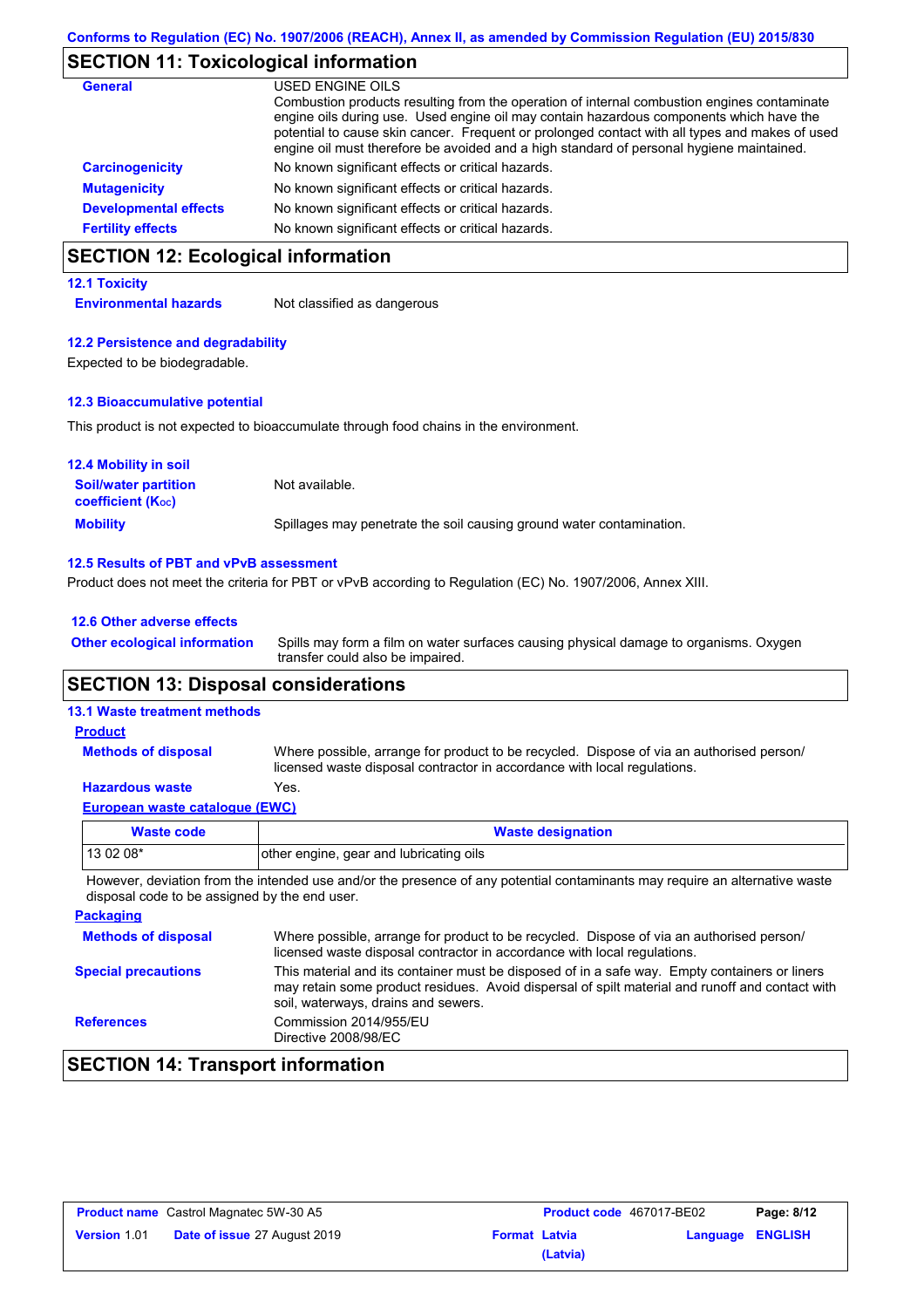# **SECTION 14: Transport information**

|                                           | <b>ADR/RID</b> | <b>ADN</b>     | <b>IMDG</b>    | <b>IATA</b>    |  |  |
|-------------------------------------------|----------------|----------------|----------------|----------------|--|--|
| 14.1 UN number                            | Not regulated. | Not regulated. | Not regulated. | Not regulated. |  |  |
| 14.2 UN proper<br>shipping name           |                |                |                |                |  |  |
| <b>14.3 Transport</b><br>hazard class(es) |                |                |                |                |  |  |
| 14.4 Packing<br>group                     |                |                |                |                |  |  |
| 14.5<br><b>Environmental</b><br>hazards   | No.            | No.            | No.            | No.            |  |  |
| <b>Additional</b><br>information          |                |                |                |                |  |  |

**14.6 Special precautions for user** Not available.

**14.7 Transport in bulk according to Annex II of Marpol and the IBC Code**

### **SECTION 15: Regulatory information**

**15.1 Safety, health and environmental regulations/legislation specific for the substance or mixture EU Regulation (EC) No. 1907/2006 (REACH)**

#### **Annex XIV - List of substances subject to authorisation**

Not available.

**Annex XIV**

None of the components are listed.

**Substances of very high concern**

None of the components are listed.

#### **Other regulations**

**United States inventory** 

**REACH Status** The company, as identified in Section 1, sells this product in the EU in compliance with the current requirements of REACH. **All components are active or exempted.** 

| (TSCA 8b)                                                       |                                        |
|-----------------------------------------------------------------|----------------------------------------|
| <b>Australia inventory (AICS)</b>                               | All components are listed or exempted. |
| <b>Canada inventory</b>                                         | All components are listed or exempted. |
| <b>China inventory (IECSC)</b>                                  | All components are listed or exempted. |
| <b>Japan inventory (ENCS)</b>                                   | All components are listed or exempted. |
| <b>Korea inventory (KECI)</b>                                   | All components are listed or exempted. |
| <b>Philippines inventory</b><br>(PICCS)                         | At least one component is not listed.  |
| <b>Taiwan Chemical</b><br><b>Substances Inventory</b><br>(TCSI) | All components are listed or exempted. |
| Ozone depleting substances (1005/2009/EU)                       |                                        |

Not listed.

**Prior Informed Consent (PIC) (649/2012/EU)** Not listed.

#### **Seveso Directive**

This product is not controlled under the Seveso Directive.

| <b>Product name</b> Castrol Magnatec 5W-30 A5 |                                     | <b>Product code</b> 467017-BE02 |          | Page: 9/12              |  |
|-----------------------------------------------|-------------------------------------|---------------------------------|----------|-------------------------|--|
| <b>Version 1.01</b>                           | <b>Date of issue 27 August 2019</b> | <b>Format Latvia</b>            |          | <b>Language ENGLISH</b> |  |
|                                               |                                     |                                 | (Latvia) |                         |  |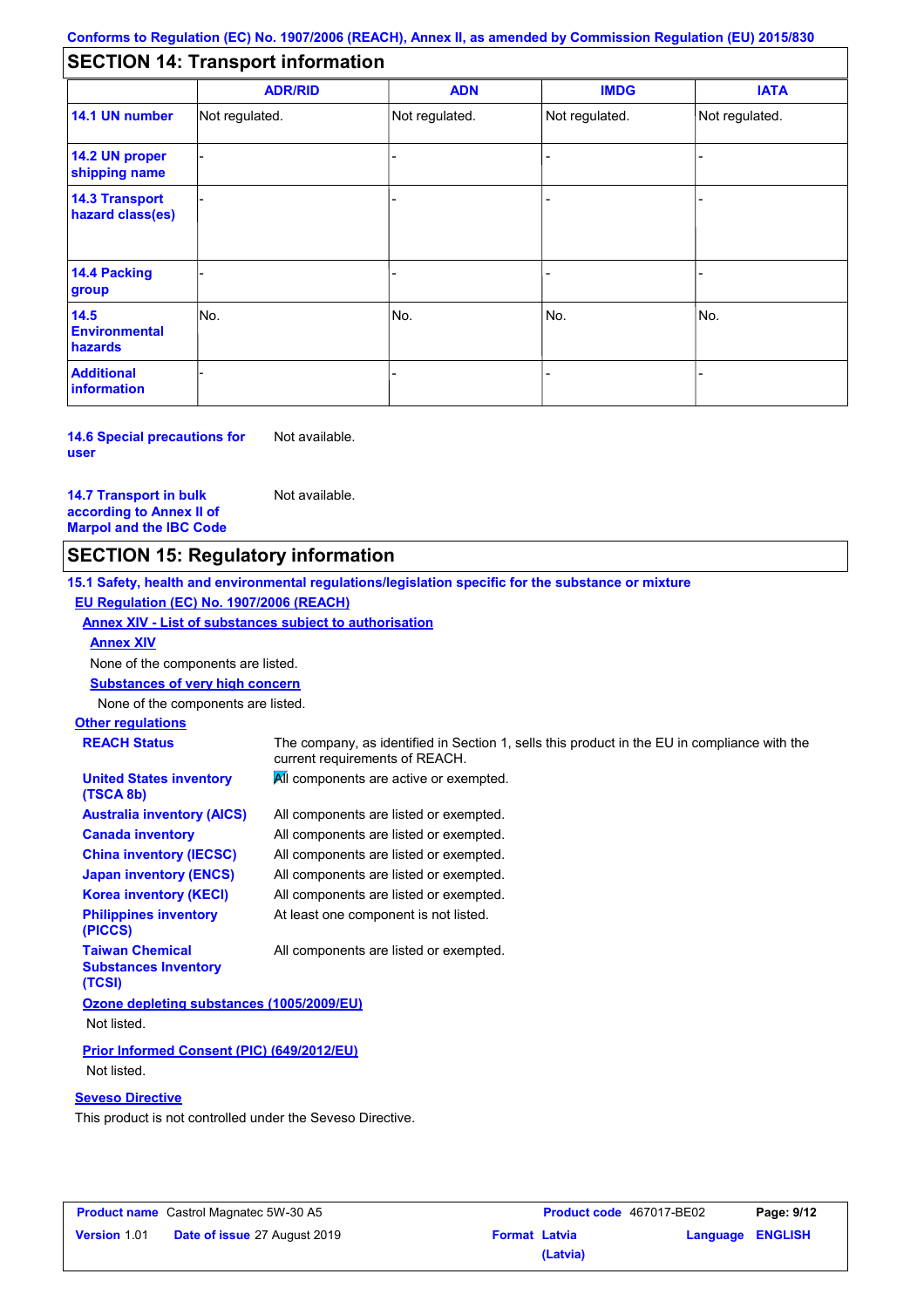**Conforms to Regulation (EC) No. 1907/2006 (REACH), Annex II, as amended by Commission Regulation (EU) 2015/830**

# **SECTION 15: Regulatory information**

| <b>15.2 Chemical safety</b> | A Chemical Safety Assessment has been carried out for one or more of the substances within  |
|-----------------------------|---------------------------------------------------------------------------------------------|
| assessment                  | this mixture. A Chemical Safety Assessment has not been carried out for the mixture itself. |

# **SECTION 16: Other information**

| ADN = European Provisions concerning the International Carriage of Dangerous Goods by<br>Inland Waterway<br>ADR = The European Agreement concerning the International Carriage of Dangerous Goods by<br>Road<br>ATE = Acute Toxicity Estimate<br><b>BCF</b> = Bioconcentration Factor<br>CAS = Chemical Abstracts Service<br>CLP = Classification, Labelling and Packaging Regulation [Regulation (EC) No. 1272/2008]<br>CSA = Chemical Safety Assessment<br>CSR = Chemical Safety Report<br>DMEL = Derived Minimal Effect Level<br>DNEL = Derived No Effect Level<br>EINECS = European Inventory of Existing Commercial chemical Substances<br>ES = Exposure Scenario<br>EUH statement = CLP-specific Hazard statement<br>EWC = European Waste Catalogue<br>GHS = Globally Harmonized System of Classification and Labelling of Chemicals<br>IATA = International Air Transport Association<br>IBC = Intermediate Bulk Container<br>IMDG = International Maritime Dangerous Goods<br>LogPow = logarithm of the octanol/water partition coefficient<br>MARPOL = International Convention for the Prevention of Pollution From Ships, 1973 as<br>modified by the Protocol of 1978. ("Marpol" = marine pollution)<br>OECD = Organisation for Economic Co-operation and Development<br>PBT = Persistent, Bioaccumulative and Toxic<br>PNEC = Predicted No Effect Concentration<br>REACH = Registration, Evaluation, Authorisation and Restriction of Chemicals Regulation<br>[Regulation (EC) No. 1907/2006]<br>RID = The Regulations concerning the International Carriage of Dangerous Goods by Rail<br><b>RRN = REACH Registration Number</b><br>SADT = Self-Accelerating Decomposition Temperature<br>SVHC = Substances of Very High Concern<br>STOT-RE = Specific Target Organ Toxicity - Repeated Exposure<br>STOT-SE = Specific Target Organ Toxicity - Single Exposure<br>TWA = Time weighted average<br>$UN = United Nations$<br>$UVCB = Complex\;hydrocarbon\; substance$<br>VOC = Volatile Organic Compound<br>vPvB = Very Persistent and Very Bioaccumulative<br>Varies = may contain one or more of the following 64741-88-4 / RRN 01-2119488706-23,<br>64741-89-5 / RRN 01-2119487067-30, 64741-95-3 / RRN 01-2119487081-40, 64741-96-4/ RRN<br>01-2119483621-38, 64742-01-4 / RRN 01-2119488707-21, 64742-44-5 / RRN<br>01-2119985177-24, 64742-45-6, 64742-52-5 / RRN 01-2119467170-45, 64742-53-6 / RRN<br>01-2119480375-34, 64742-54-7 / RRN 01-2119484627-25, 64742-55-8 / RRN<br>01-2119487077-29, 64742-56-9 / RRN 01-2119480132-48, 64742-57-0 / RRN<br>01-2119489287-22, 64742-58-1, 64742-62-7 / RRN 01-2119480472-38, 64742-63-8,<br>64742-65-0 / RRN 01-2119471299-27, 64742-70-7 / RRN 01-2119487080-42, 72623-85-9 /<br>RRN 01-2119555262-43, 72623-86-0 / RRN 01-2119474878-16, 72623-87-1 / RRN<br>01-2119474889-13<br>Procedure used to derive the classification according to Regulation (EC) No. 1272/2008 [CLP/GHS] |                                   |  |
|----------------------------------------------------------------------------------------------------------------------------------------------------------------------------------------------------------------------------------------------------------------------------------------------------------------------------------------------------------------------------------------------------------------------------------------------------------------------------------------------------------------------------------------------------------------------------------------------------------------------------------------------------------------------------------------------------------------------------------------------------------------------------------------------------------------------------------------------------------------------------------------------------------------------------------------------------------------------------------------------------------------------------------------------------------------------------------------------------------------------------------------------------------------------------------------------------------------------------------------------------------------------------------------------------------------------------------------------------------------------------------------------------------------------------------------------------------------------------------------------------------------------------------------------------------------------------------------------------------------------------------------------------------------------------------------------------------------------------------------------------------------------------------------------------------------------------------------------------------------------------------------------------------------------------------------------------------------------------------------------------------------------------------------------------------------------------------------------------------------------------------------------------------------------------------------------------------------------------------------------------------------------------------------------------------------------------------------------------------------------------------------------------------------------------------------------------------------------------------------------------------------------------------------------------------------------------------------------------------------------------------------------------------------------------------------------------------------------------------------------------------------------------------------------------------------------------------------------------------------------------------------------------------------------------------------------------|-----------------------------------|--|
|                                                                                                                                                                                                                                                                                                                                                                                                                                                                                                                                                                                                                                                                                                                                                                                                                                                                                                                                                                                                                                                                                                                                                                                                                                                                                                                                                                                                                                                                                                                                                                                                                                                                                                                                                                                                                                                                                                                                                                                                                                                                                                                                                                                                                                                                                                                                                                                                                                                                                                                                                                                                                                                                                                                                                                                                                                                                                                                                                    | <b>Abbreviations and acronyms</b> |  |
|                                                                                                                                                                                                                                                                                                                                                                                                                                                                                                                                                                                                                                                                                                                                                                                                                                                                                                                                                                                                                                                                                                                                                                                                                                                                                                                                                                                                                                                                                                                                                                                                                                                                                                                                                                                                                                                                                                                                                                                                                                                                                                                                                                                                                                                                                                                                                                                                                                                                                                                                                                                                                                                                                                                                                                                                                                                                                                                                                    |                                   |  |
|                                                                                                                                                                                                                                                                                                                                                                                                                                                                                                                                                                                                                                                                                                                                                                                                                                                                                                                                                                                                                                                                                                                                                                                                                                                                                                                                                                                                                                                                                                                                                                                                                                                                                                                                                                                                                                                                                                                                                                                                                                                                                                                                                                                                                                                                                                                                                                                                                                                                                                                                                                                                                                                                                                                                                                                                                                                                                                                                                    |                                   |  |
|                                                                                                                                                                                                                                                                                                                                                                                                                                                                                                                                                                                                                                                                                                                                                                                                                                                                                                                                                                                                                                                                                                                                                                                                                                                                                                                                                                                                                                                                                                                                                                                                                                                                                                                                                                                                                                                                                                                                                                                                                                                                                                                                                                                                                                                                                                                                                                                                                                                                                                                                                                                                                                                                                                                                                                                                                                                                                                                                                    |                                   |  |
|                                                                                                                                                                                                                                                                                                                                                                                                                                                                                                                                                                                                                                                                                                                                                                                                                                                                                                                                                                                                                                                                                                                                                                                                                                                                                                                                                                                                                                                                                                                                                                                                                                                                                                                                                                                                                                                                                                                                                                                                                                                                                                                                                                                                                                                                                                                                                                                                                                                                                                                                                                                                                                                                                                                                                                                                                                                                                                                                                    |                                   |  |
|                                                                                                                                                                                                                                                                                                                                                                                                                                                                                                                                                                                                                                                                                                                                                                                                                                                                                                                                                                                                                                                                                                                                                                                                                                                                                                                                                                                                                                                                                                                                                                                                                                                                                                                                                                                                                                                                                                                                                                                                                                                                                                                                                                                                                                                                                                                                                                                                                                                                                                                                                                                                                                                                                                                                                                                                                                                                                                                                                    |                                   |  |
|                                                                                                                                                                                                                                                                                                                                                                                                                                                                                                                                                                                                                                                                                                                                                                                                                                                                                                                                                                                                                                                                                                                                                                                                                                                                                                                                                                                                                                                                                                                                                                                                                                                                                                                                                                                                                                                                                                                                                                                                                                                                                                                                                                                                                                                                                                                                                                                                                                                                                                                                                                                                                                                                                                                                                                                                                                                                                                                                                    |                                   |  |
|                                                                                                                                                                                                                                                                                                                                                                                                                                                                                                                                                                                                                                                                                                                                                                                                                                                                                                                                                                                                                                                                                                                                                                                                                                                                                                                                                                                                                                                                                                                                                                                                                                                                                                                                                                                                                                                                                                                                                                                                                                                                                                                                                                                                                                                                                                                                                                                                                                                                                                                                                                                                                                                                                                                                                                                                                                                                                                                                                    |                                   |  |
|                                                                                                                                                                                                                                                                                                                                                                                                                                                                                                                                                                                                                                                                                                                                                                                                                                                                                                                                                                                                                                                                                                                                                                                                                                                                                                                                                                                                                                                                                                                                                                                                                                                                                                                                                                                                                                                                                                                                                                                                                                                                                                                                                                                                                                                                                                                                                                                                                                                                                                                                                                                                                                                                                                                                                                                                                                                                                                                                                    |                                   |  |
|                                                                                                                                                                                                                                                                                                                                                                                                                                                                                                                                                                                                                                                                                                                                                                                                                                                                                                                                                                                                                                                                                                                                                                                                                                                                                                                                                                                                                                                                                                                                                                                                                                                                                                                                                                                                                                                                                                                                                                                                                                                                                                                                                                                                                                                                                                                                                                                                                                                                                                                                                                                                                                                                                                                                                                                                                                                                                                                                                    |                                   |  |
|                                                                                                                                                                                                                                                                                                                                                                                                                                                                                                                                                                                                                                                                                                                                                                                                                                                                                                                                                                                                                                                                                                                                                                                                                                                                                                                                                                                                                                                                                                                                                                                                                                                                                                                                                                                                                                                                                                                                                                                                                                                                                                                                                                                                                                                                                                                                                                                                                                                                                                                                                                                                                                                                                                                                                                                                                                                                                                                                                    |                                   |  |
|                                                                                                                                                                                                                                                                                                                                                                                                                                                                                                                                                                                                                                                                                                                                                                                                                                                                                                                                                                                                                                                                                                                                                                                                                                                                                                                                                                                                                                                                                                                                                                                                                                                                                                                                                                                                                                                                                                                                                                                                                                                                                                                                                                                                                                                                                                                                                                                                                                                                                                                                                                                                                                                                                                                                                                                                                                                                                                                                                    |                                   |  |
|                                                                                                                                                                                                                                                                                                                                                                                                                                                                                                                                                                                                                                                                                                                                                                                                                                                                                                                                                                                                                                                                                                                                                                                                                                                                                                                                                                                                                                                                                                                                                                                                                                                                                                                                                                                                                                                                                                                                                                                                                                                                                                                                                                                                                                                                                                                                                                                                                                                                                                                                                                                                                                                                                                                                                                                                                                                                                                                                                    |                                   |  |
|                                                                                                                                                                                                                                                                                                                                                                                                                                                                                                                                                                                                                                                                                                                                                                                                                                                                                                                                                                                                                                                                                                                                                                                                                                                                                                                                                                                                                                                                                                                                                                                                                                                                                                                                                                                                                                                                                                                                                                                                                                                                                                                                                                                                                                                                                                                                                                                                                                                                                                                                                                                                                                                                                                                                                                                                                                                                                                                                                    |                                   |  |
|                                                                                                                                                                                                                                                                                                                                                                                                                                                                                                                                                                                                                                                                                                                                                                                                                                                                                                                                                                                                                                                                                                                                                                                                                                                                                                                                                                                                                                                                                                                                                                                                                                                                                                                                                                                                                                                                                                                                                                                                                                                                                                                                                                                                                                                                                                                                                                                                                                                                                                                                                                                                                                                                                                                                                                                                                                                                                                                                                    |                                   |  |
|                                                                                                                                                                                                                                                                                                                                                                                                                                                                                                                                                                                                                                                                                                                                                                                                                                                                                                                                                                                                                                                                                                                                                                                                                                                                                                                                                                                                                                                                                                                                                                                                                                                                                                                                                                                                                                                                                                                                                                                                                                                                                                                                                                                                                                                                                                                                                                                                                                                                                                                                                                                                                                                                                                                                                                                                                                                                                                                                                    |                                   |  |
|                                                                                                                                                                                                                                                                                                                                                                                                                                                                                                                                                                                                                                                                                                                                                                                                                                                                                                                                                                                                                                                                                                                                                                                                                                                                                                                                                                                                                                                                                                                                                                                                                                                                                                                                                                                                                                                                                                                                                                                                                                                                                                                                                                                                                                                                                                                                                                                                                                                                                                                                                                                                                                                                                                                                                                                                                                                                                                                                                    |                                   |  |
|                                                                                                                                                                                                                                                                                                                                                                                                                                                                                                                                                                                                                                                                                                                                                                                                                                                                                                                                                                                                                                                                                                                                                                                                                                                                                                                                                                                                                                                                                                                                                                                                                                                                                                                                                                                                                                                                                                                                                                                                                                                                                                                                                                                                                                                                                                                                                                                                                                                                                                                                                                                                                                                                                                                                                                                                                                                                                                                                                    |                                   |  |
|                                                                                                                                                                                                                                                                                                                                                                                                                                                                                                                                                                                                                                                                                                                                                                                                                                                                                                                                                                                                                                                                                                                                                                                                                                                                                                                                                                                                                                                                                                                                                                                                                                                                                                                                                                                                                                                                                                                                                                                                                                                                                                                                                                                                                                                                                                                                                                                                                                                                                                                                                                                                                                                                                                                                                                                                                                                                                                                                                    |                                   |  |
|                                                                                                                                                                                                                                                                                                                                                                                                                                                                                                                                                                                                                                                                                                                                                                                                                                                                                                                                                                                                                                                                                                                                                                                                                                                                                                                                                                                                                                                                                                                                                                                                                                                                                                                                                                                                                                                                                                                                                                                                                                                                                                                                                                                                                                                                                                                                                                                                                                                                                                                                                                                                                                                                                                                                                                                                                                                                                                                                                    |                                   |  |
|                                                                                                                                                                                                                                                                                                                                                                                                                                                                                                                                                                                                                                                                                                                                                                                                                                                                                                                                                                                                                                                                                                                                                                                                                                                                                                                                                                                                                                                                                                                                                                                                                                                                                                                                                                                                                                                                                                                                                                                                                                                                                                                                                                                                                                                                                                                                                                                                                                                                                                                                                                                                                                                                                                                                                                                                                                                                                                                                                    |                                   |  |
|                                                                                                                                                                                                                                                                                                                                                                                                                                                                                                                                                                                                                                                                                                                                                                                                                                                                                                                                                                                                                                                                                                                                                                                                                                                                                                                                                                                                                                                                                                                                                                                                                                                                                                                                                                                                                                                                                                                                                                                                                                                                                                                                                                                                                                                                                                                                                                                                                                                                                                                                                                                                                                                                                                                                                                                                                                                                                                                                                    |                                   |  |
|                                                                                                                                                                                                                                                                                                                                                                                                                                                                                                                                                                                                                                                                                                                                                                                                                                                                                                                                                                                                                                                                                                                                                                                                                                                                                                                                                                                                                                                                                                                                                                                                                                                                                                                                                                                                                                                                                                                                                                                                                                                                                                                                                                                                                                                                                                                                                                                                                                                                                                                                                                                                                                                                                                                                                                                                                                                                                                                                                    |                                   |  |
|                                                                                                                                                                                                                                                                                                                                                                                                                                                                                                                                                                                                                                                                                                                                                                                                                                                                                                                                                                                                                                                                                                                                                                                                                                                                                                                                                                                                                                                                                                                                                                                                                                                                                                                                                                                                                                                                                                                                                                                                                                                                                                                                                                                                                                                                                                                                                                                                                                                                                                                                                                                                                                                                                                                                                                                                                                                                                                                                                    |                                   |  |
|                                                                                                                                                                                                                                                                                                                                                                                                                                                                                                                                                                                                                                                                                                                                                                                                                                                                                                                                                                                                                                                                                                                                                                                                                                                                                                                                                                                                                                                                                                                                                                                                                                                                                                                                                                                                                                                                                                                                                                                                                                                                                                                                                                                                                                                                                                                                                                                                                                                                                                                                                                                                                                                                                                                                                                                                                                                                                                                                                    |                                   |  |
|                                                                                                                                                                                                                                                                                                                                                                                                                                                                                                                                                                                                                                                                                                                                                                                                                                                                                                                                                                                                                                                                                                                                                                                                                                                                                                                                                                                                                                                                                                                                                                                                                                                                                                                                                                                                                                                                                                                                                                                                                                                                                                                                                                                                                                                                                                                                                                                                                                                                                                                                                                                                                                                                                                                                                                                                                                                                                                                                                    |                                   |  |
|                                                                                                                                                                                                                                                                                                                                                                                                                                                                                                                                                                                                                                                                                                                                                                                                                                                                                                                                                                                                                                                                                                                                                                                                                                                                                                                                                                                                                                                                                                                                                                                                                                                                                                                                                                                                                                                                                                                                                                                                                                                                                                                                                                                                                                                                                                                                                                                                                                                                                                                                                                                                                                                                                                                                                                                                                                                                                                                                                    |                                   |  |
|                                                                                                                                                                                                                                                                                                                                                                                                                                                                                                                                                                                                                                                                                                                                                                                                                                                                                                                                                                                                                                                                                                                                                                                                                                                                                                                                                                                                                                                                                                                                                                                                                                                                                                                                                                                                                                                                                                                                                                                                                                                                                                                                                                                                                                                                                                                                                                                                                                                                                                                                                                                                                                                                                                                                                                                                                                                                                                                                                    |                                   |  |
|                                                                                                                                                                                                                                                                                                                                                                                                                                                                                                                                                                                                                                                                                                                                                                                                                                                                                                                                                                                                                                                                                                                                                                                                                                                                                                                                                                                                                                                                                                                                                                                                                                                                                                                                                                                                                                                                                                                                                                                                                                                                                                                                                                                                                                                                                                                                                                                                                                                                                                                                                                                                                                                                                                                                                                                                                                                                                                                                                    |                                   |  |
|                                                                                                                                                                                                                                                                                                                                                                                                                                                                                                                                                                                                                                                                                                                                                                                                                                                                                                                                                                                                                                                                                                                                                                                                                                                                                                                                                                                                                                                                                                                                                                                                                                                                                                                                                                                                                                                                                                                                                                                                                                                                                                                                                                                                                                                                                                                                                                                                                                                                                                                                                                                                                                                                                                                                                                                                                                                                                                                                                    |                                   |  |
|                                                                                                                                                                                                                                                                                                                                                                                                                                                                                                                                                                                                                                                                                                                                                                                                                                                                                                                                                                                                                                                                                                                                                                                                                                                                                                                                                                                                                                                                                                                                                                                                                                                                                                                                                                                                                                                                                                                                                                                                                                                                                                                                                                                                                                                                                                                                                                                                                                                                                                                                                                                                                                                                                                                                                                                                                                                                                                                                                    |                                   |  |
|                                                                                                                                                                                                                                                                                                                                                                                                                                                                                                                                                                                                                                                                                                                                                                                                                                                                                                                                                                                                                                                                                                                                                                                                                                                                                                                                                                                                                                                                                                                                                                                                                                                                                                                                                                                                                                                                                                                                                                                                                                                                                                                                                                                                                                                                                                                                                                                                                                                                                                                                                                                                                                                                                                                                                                                                                                                                                                                                                    |                                   |  |
|                                                                                                                                                                                                                                                                                                                                                                                                                                                                                                                                                                                                                                                                                                                                                                                                                                                                                                                                                                                                                                                                                                                                                                                                                                                                                                                                                                                                                                                                                                                                                                                                                                                                                                                                                                                                                                                                                                                                                                                                                                                                                                                                                                                                                                                                                                                                                                                                                                                                                                                                                                                                                                                                                                                                                                                                                                                                                                                                                    |                                   |  |
|                                                                                                                                                                                                                                                                                                                                                                                                                                                                                                                                                                                                                                                                                                                                                                                                                                                                                                                                                                                                                                                                                                                                                                                                                                                                                                                                                                                                                                                                                                                                                                                                                                                                                                                                                                                                                                                                                                                                                                                                                                                                                                                                                                                                                                                                                                                                                                                                                                                                                                                                                                                                                                                                                                                                                                                                                                                                                                                                                    |                                   |  |
|                                                                                                                                                                                                                                                                                                                                                                                                                                                                                                                                                                                                                                                                                                                                                                                                                                                                                                                                                                                                                                                                                                                                                                                                                                                                                                                                                                                                                                                                                                                                                                                                                                                                                                                                                                                                                                                                                                                                                                                                                                                                                                                                                                                                                                                                                                                                                                                                                                                                                                                                                                                                                                                                                                                                                                                                                                                                                                                                                    |                                   |  |
|                                                                                                                                                                                                                                                                                                                                                                                                                                                                                                                                                                                                                                                                                                                                                                                                                                                                                                                                                                                                                                                                                                                                                                                                                                                                                                                                                                                                                                                                                                                                                                                                                                                                                                                                                                                                                                                                                                                                                                                                                                                                                                                                                                                                                                                                                                                                                                                                                                                                                                                                                                                                                                                                                                                                                                                                                                                                                                                                                    |                                   |  |
|                                                                                                                                                                                                                                                                                                                                                                                                                                                                                                                                                                                                                                                                                                                                                                                                                                                                                                                                                                                                                                                                                                                                                                                                                                                                                                                                                                                                                                                                                                                                                                                                                                                                                                                                                                                                                                                                                                                                                                                                                                                                                                                                                                                                                                                                                                                                                                                                                                                                                                                                                                                                                                                                                                                                                                                                                                                                                                                                                    |                                   |  |
|                                                                                                                                                                                                                                                                                                                                                                                                                                                                                                                                                                                                                                                                                                                                                                                                                                                                                                                                                                                                                                                                                                                                                                                                                                                                                                                                                                                                                                                                                                                                                                                                                                                                                                                                                                                                                                                                                                                                                                                                                                                                                                                                                                                                                                                                                                                                                                                                                                                                                                                                                                                                                                                                                                                                                                                                                                                                                                                                                    |                                   |  |
|                                                                                                                                                                                                                                                                                                                                                                                                                                                                                                                                                                                                                                                                                                                                                                                                                                                                                                                                                                                                                                                                                                                                                                                                                                                                                                                                                                                                                                                                                                                                                                                                                                                                                                                                                                                                                                                                                                                                                                                                                                                                                                                                                                                                                                                                                                                                                                                                                                                                                                                                                                                                                                                                                                                                                                                                                                                                                                                                                    |                                   |  |
|                                                                                                                                                                                                                                                                                                                                                                                                                                                                                                                                                                                                                                                                                                                                                                                                                                                                                                                                                                                                                                                                                                                                                                                                                                                                                                                                                                                                                                                                                                                                                                                                                                                                                                                                                                                                                                                                                                                                                                                                                                                                                                                                                                                                                                                                                                                                                                                                                                                                                                                                                                                                                                                                                                                                                                                                                                                                                                                                                    |                                   |  |
|                                                                                                                                                                                                                                                                                                                                                                                                                                                                                                                                                                                                                                                                                                                                                                                                                                                                                                                                                                                                                                                                                                                                                                                                                                                                                                                                                                                                                                                                                                                                                                                                                                                                                                                                                                                                                                                                                                                                                                                                                                                                                                                                                                                                                                                                                                                                                                                                                                                                                                                                                                                                                                                                                                                                                                                                                                                                                                                                                    |                                   |  |
|                                                                                                                                                                                                                                                                                                                                                                                                                                                                                                                                                                                                                                                                                                                                                                                                                                                                                                                                                                                                                                                                                                                                                                                                                                                                                                                                                                                                                                                                                                                                                                                                                                                                                                                                                                                                                                                                                                                                                                                                                                                                                                                                                                                                                                                                                                                                                                                                                                                                                                                                                                                                                                                                                                                                                                                                                                                                                                                                                    |                                   |  |
|                                                                                                                                                                                                                                                                                                                                                                                                                                                                                                                                                                                                                                                                                                                                                                                                                                                                                                                                                                                                                                                                                                                                                                                                                                                                                                                                                                                                                                                                                                                                                                                                                                                                                                                                                                                                                                                                                                                                                                                                                                                                                                                                                                                                                                                                                                                                                                                                                                                                                                                                                                                                                                                                                                                                                                                                                                                                                                                                                    |                                   |  |
|                                                                                                                                                                                                                                                                                                                                                                                                                                                                                                                                                                                                                                                                                                                                                                                                                                                                                                                                                                                                                                                                                                                                                                                                                                                                                                                                                                                                                                                                                                                                                                                                                                                                                                                                                                                                                                                                                                                                                                                                                                                                                                                                                                                                                                                                                                                                                                                                                                                                                                                                                                                                                                                                                                                                                                                                                                                                                                                                                    |                                   |  |
|                                                                                                                                                                                                                                                                                                                                                                                                                                                                                                                                                                                                                                                                                                                                                                                                                                                                                                                                                                                                                                                                                                                                                                                                                                                                                                                                                                                                                                                                                                                                                                                                                                                                                                                                                                                                                                                                                                                                                                                                                                                                                                                                                                                                                                                                                                                                                                                                                                                                                                                                                                                                                                                                                                                                                                                                                                                                                                                                                    |                                   |  |
|                                                                                                                                                                                                                                                                                                                                                                                                                                                                                                                                                                                                                                                                                                                                                                                                                                                                                                                                                                                                                                                                                                                                                                                                                                                                                                                                                                                                                                                                                                                                                                                                                                                                                                                                                                                                                                                                                                                                                                                                                                                                                                                                                                                                                                                                                                                                                                                                                                                                                                                                                                                                                                                                                                                                                                                                                                                                                                                                                    |                                   |  |
|                                                                                                                                                                                                                                                                                                                                                                                                                                                                                                                                                                                                                                                                                                                                                                                                                                                                                                                                                                                                                                                                                                                                                                                                                                                                                                                                                                                                                                                                                                                                                                                                                                                                                                                                                                                                                                                                                                                                                                                                                                                                                                                                                                                                                                                                                                                                                                                                                                                                                                                                                                                                                                                                                                                                                                                                                                                                                                                                                    |                                   |  |
|                                                                                                                                                                                                                                                                                                                                                                                                                                                                                                                                                                                                                                                                                                                                                                                                                                                                                                                                                                                                                                                                                                                                                                                                                                                                                                                                                                                                                                                                                                                                                                                                                                                                                                                                                                                                                                                                                                                                                                                                                                                                                                                                                                                                                                                                                                                                                                                                                                                                                                                                                                                                                                                                                                                                                                                                                                                                                                                                                    |                                   |  |

| <b>Classification</b>                                                                  |                              |                                               | <b>Justification</b> |                |
|----------------------------------------------------------------------------------------|------------------------------|-----------------------------------------------|----------------------|----------------|
| Not classified.                                                                        |                              |                                               |                      |                |
| <b>Full text of abbreviated H</b><br><b>statements</b>                                 | H304                         | May be fatal if swallowed and enters airways. |                      |                |
| <b>Full text of classifications</b><br>[CLP/GHS]                                       | Asp. Tox. 1, H304            | <b>ASPIRATION HAZARD - Category 1</b>         |                      |                |
| <b>History</b>                                                                         |                              |                                               |                      |                |
| Date of issue/Date of<br>revision                                                      | 27/08/2019.                  |                                               |                      |                |
| Date of previous issue                                                                 | 16/10/2018.                  |                                               |                      |                |
| <b>Prepared by</b>                                                                     | <b>Product Stewardship</b>   |                                               |                      |                |
| $\triangledown$ Indicates information that has changed from previously issued version. |                              |                                               |                      |                |
| <b>Product name</b> Castrol Magnatec 5W-30 A5                                          |                              | Product code 467017-BE02                      |                      | Page: 10/12    |
| <b>Version 1.01</b>                                                                    | Date of issue 27 August 2019 | <b>Format Latvia</b>                          | Language             | <b>ENGLISH</b> |

**(Latvia)**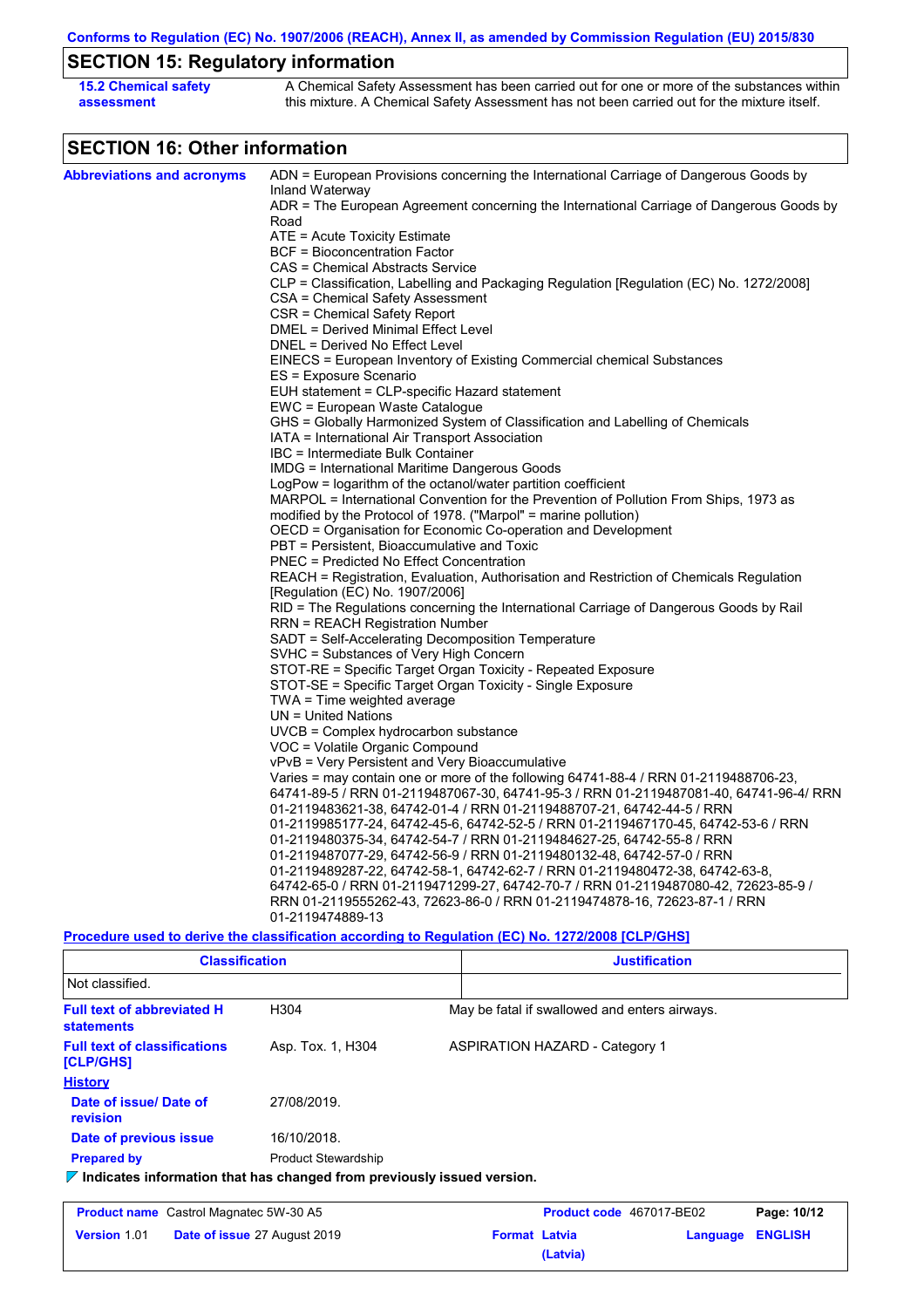## **SECTION 16: Other information**

#### **Notice to reader**

All reasonably practicable steps have been taken to ensure this data sheet and the health, safety and environmental information contained in it is accurate as of the date specified below. No warranty or representation, express or implied is made as to the accuracy or completeness of the data and information in this data sheet.

The data and advice given apply when the product is sold for the stated application or applications. You should not use the product other than for the stated application or applications without seeking advice from BP Group.

It is the user's obligation to evaluate and use this product safely and to comply with all applicable laws and regulations. The BP Group shall not be responsible for any damage or injury resulting from use, other than the stated product use of the material, from any failure to adhere to recommendations, or from any hazards inherent in the nature of the material. Purchasers of the product for supply to a third party for use at work, have a duty to take all necessary steps to ensure that any person handling or using the product is provided with the information in this sheet. Employers have a duty to tell employees and others who may be affected of any hazards described in this sheet and of any precautions that should be taken. You can contact the BP Group to ensure that this document is the most current available. Alteration of this document is strictly prohibited.